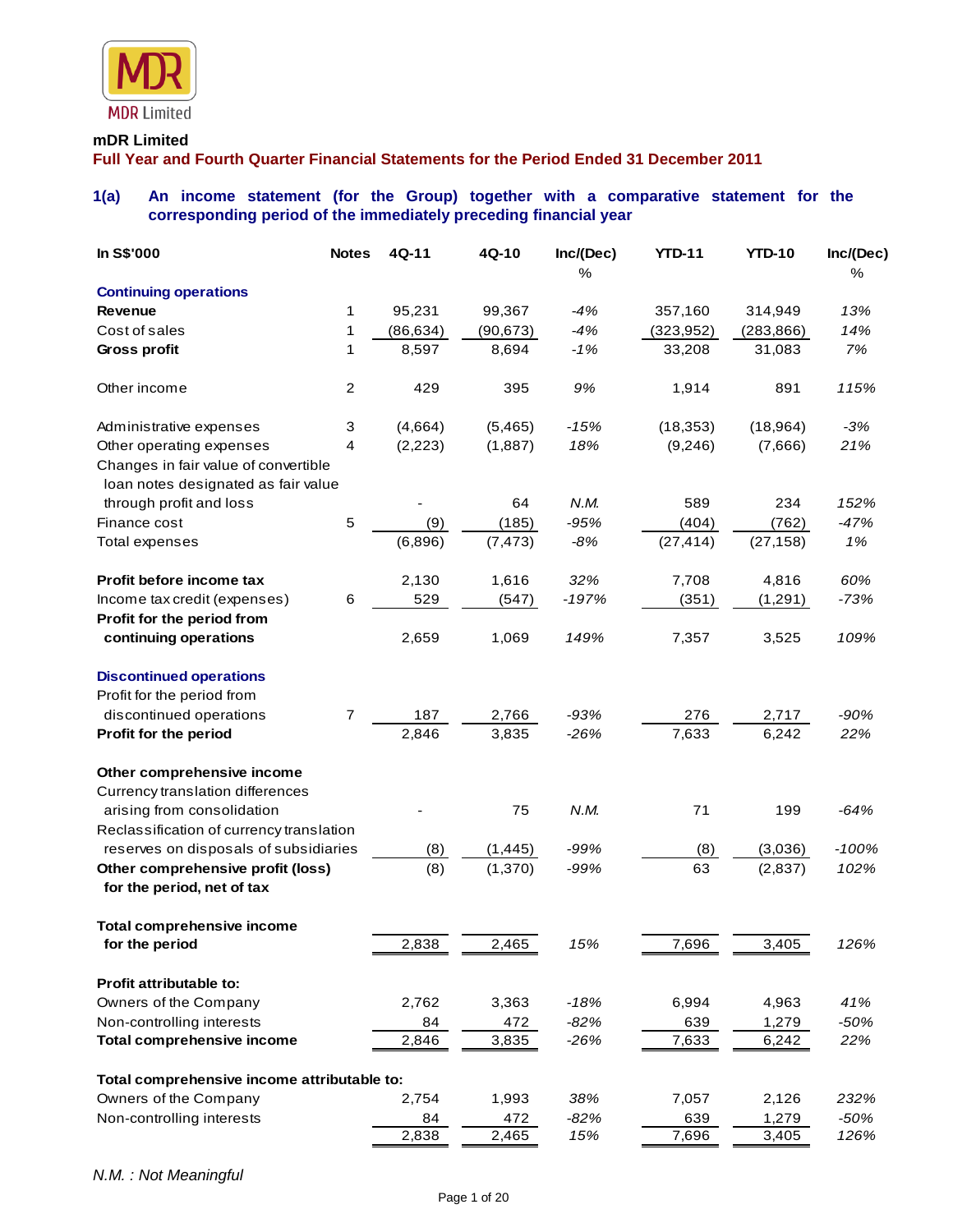### **1(a)(i) Breakdown and explanatory notes to the income statement**

#### **Note 1** Revenue, cost of sales and gross profit

The Group operates in two business segments – After Market Services ("AMS") and Distribution Management Solutions ("DMS'). The breakdown of revenue and cost of goods sold and spare parts are as follows:

| In S\$'000                         | 4Q-11    | $4Q-10$   | <b>YTD-11</b> | <b>YTD-10</b> |
|------------------------------------|----------|-----------|---------------|---------------|
| <b>Revenue</b>                     |          |           |               |               |
| <b>AMS</b>                         | 6,025    | 4,239     | 20,022        | 17,945        |
| <b>DMS</b>                         | 89,206   | 95,128    | 337,138       | 297,004       |
|                                    | 95,231   | 99,367    | 357,160       | 314,949       |
| Cost of goods sold and spare parts |          |           |               |               |
| <b>AMS</b>                         | (4,406)  | (2,997)   | (14,256)      | (11, 774)     |
| <b>DMS</b>                         | (82,228) | (87, 676) | (309,696)     | (272,092)     |
|                                    | (86,634) | (90,673)  | (323, 952)    | (283, 866)    |
| Gross profit                       |          |           |               |               |
| <b>AMS</b>                         | 1,619    | 1,242     | 5,766         | 6,171         |
| <b>DMS</b>                         | 6,978    | 7,452     | 27,442        | 24,912        |
|                                    | 8,597    | 8,694     | 33,208        | 31,083        |
| GP%                                |          |           |               |               |
| <b>AMS</b>                         | 27%      | 29%       | 29%           | 34%           |
| <b>DMS</b>                         | 8%       | 8%        | 8%            | 8%            |
|                                    | 9%       | 9%        | 9%            | 10%           |
|                                    |          |           |               |               |

#### **Note 2** Other income consist of the following:

| <b>In S\$'000</b>               | 4Q-11                    | 4Q-10 | <b>YTD-11</b> | <b>YTD-10</b> |
|---------------------------------|--------------------------|-------|---------------|---------------|
| Interest income                 | 3                        | 2     | 9             | 9             |
| Rental income                   | 393                      | 177   | 1,536         | 617           |
| Bad debts recovered - non-trade | ٠                        | 152   |               | 152           |
| Liabilities written back        | 33                       | 49    | 354           | 57            |
| <b>Others</b>                   | $\overline{\phantom{0}}$ | 15    | 8             | 56            |
|                                 | 429                      | 395   | 1.914         | 891           |

#### **Note 3** Administrative expenses

The administrative expenses comprise mainly staff cost.

| In S\$'000        | 4Q-11 | 4Q-10 | <b>YTD-11</b> | <b>YTD-10</b> |
|-------------------|-------|-------|---------------|---------------|
| <b>Staff Cost</b> |       |       |               |               |
| AMS               | 1.411 | 1,308 | 5,296         | 5,721         |
| <b>DMS</b>        | 2,447 | 2,238 | 9,500         | 8,159         |
|                   | 3,858 | 3,546 | 14,796        | 13,880        |

Included in staff cost is share option expense of \$27,000 and 95,000 in 4Q-11 and YTD-11 respectively (4Q-10: \$5,000 and YTD-10: \$14,000).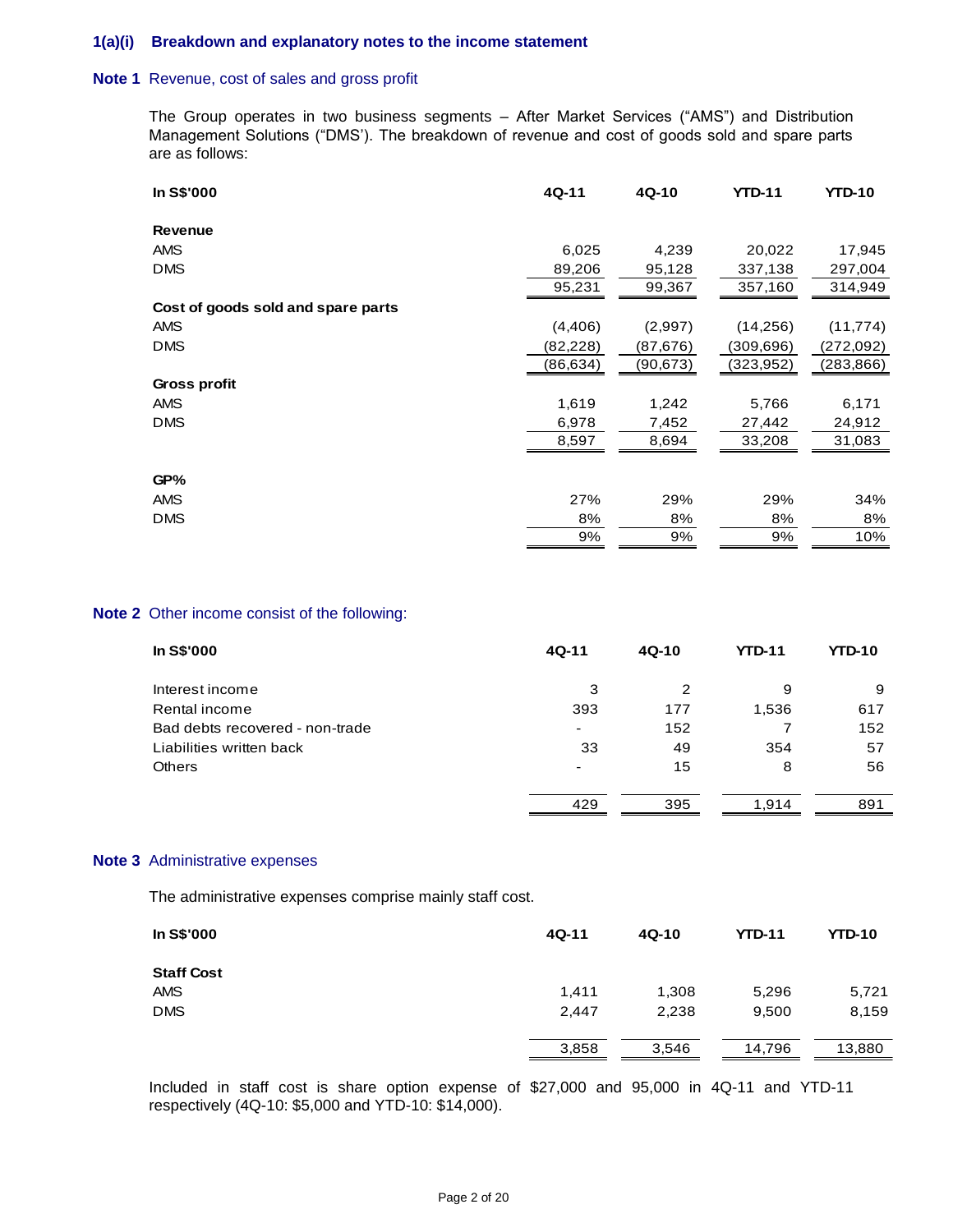## **Note 4** Other operating expenses consist of the following:

| <b>In S\$'000</b>                                   | $4Q-11$ | $4Q-10$ | YTD-11 | YTD-10 |
|-----------------------------------------------------|---------|---------|--------|--------|
| Rental expenses                                     | 1.846   | 1,451   | 7.441  | 5,998  |
| Depreciation expenses                               | 277     | 219     | 1,017  | 794    |
| Allowance of impairment for plant and equipment     |         |         |        | 62     |
| Plant and equipment written off                     | 36      | 10      | 67     | 13     |
| Loss (Gain) on disposal of plant and equipment      | 9       | (53)    | 13     | 8      |
| Allowance (Reversal) for doubtful trade receivables | 5       | (32)    | (13)   | (32)   |
| Allowance for doubtful other receivables            |         | 17      | 49     | 38     |
| Bad debts written off - trade                       | 3       | 7       | 4      | 7      |
| Bad debts written off - non-trade                   | 7       |         | 15     | 11     |
| Allowance for inventories                           | 38      | 192     | 566    | 830    |
| Inventories written off                             |         |         | 29     |        |
| Foreign exchange loss (gain)                        |         | 75      | 58     | (63)   |
|                                                     | 2,223   | 1,887   | 9,246  | 7,666  |

# **Note 5** Finance cost

Finance cost comprises mainly interest on finance leases and interest expense arising from loans and overdrafts drawn down for operating and investing activities.

#### **Note 6** Income tax expenses

The YTD tax expense provision is calculated for profitable subsidiaries after taking into account group relief in respect of prior years and other tax adjustments.

In Q4-11, the Group wrote back a tax provision of \$0.7 million mainly due to utilization of group relief in respect of prior years.

## **Note 7** Income statement disclosures for discontinued operations

| <b>In S\$'000</b>                             | 4Q-11 | $4Q-10$ | <b>YTD-11</b> | <b>YTD-10</b> |
|-----------------------------------------------|-------|---------|---------------|---------------|
| <b>Revenue</b>                                |       | 47      |               | 969           |
| Cost of sales                                 |       | (18)    |               | (728)         |
| Gross profit                                  |       | 29      |               | 241           |
| Other operating income                        |       | 161     |               | 327           |
| Administrative expenses                       |       | 10      | (3)           | (696)         |
| Other operating expenses                      | (15)  | (180)   | 107           | (1,603)       |
| Finance cost                                  |       |         |               | (10)          |
| (Loss) Profit before income tax               | (15)  | 20      | 104           | (1,741)       |
| Income tax credit (expense)                   | 14    | (9)     |               | (7)           |
| (Loss) Profit for the period                  | (1)   | 11      | 104           | (1,748)       |
| Gain from disposal of discontinued operations | 188   | 2,755   | 172           | 4,465         |
| <b>Profit from discontinued operations</b>    | 187   | 2,766   | 276           | 2,717         |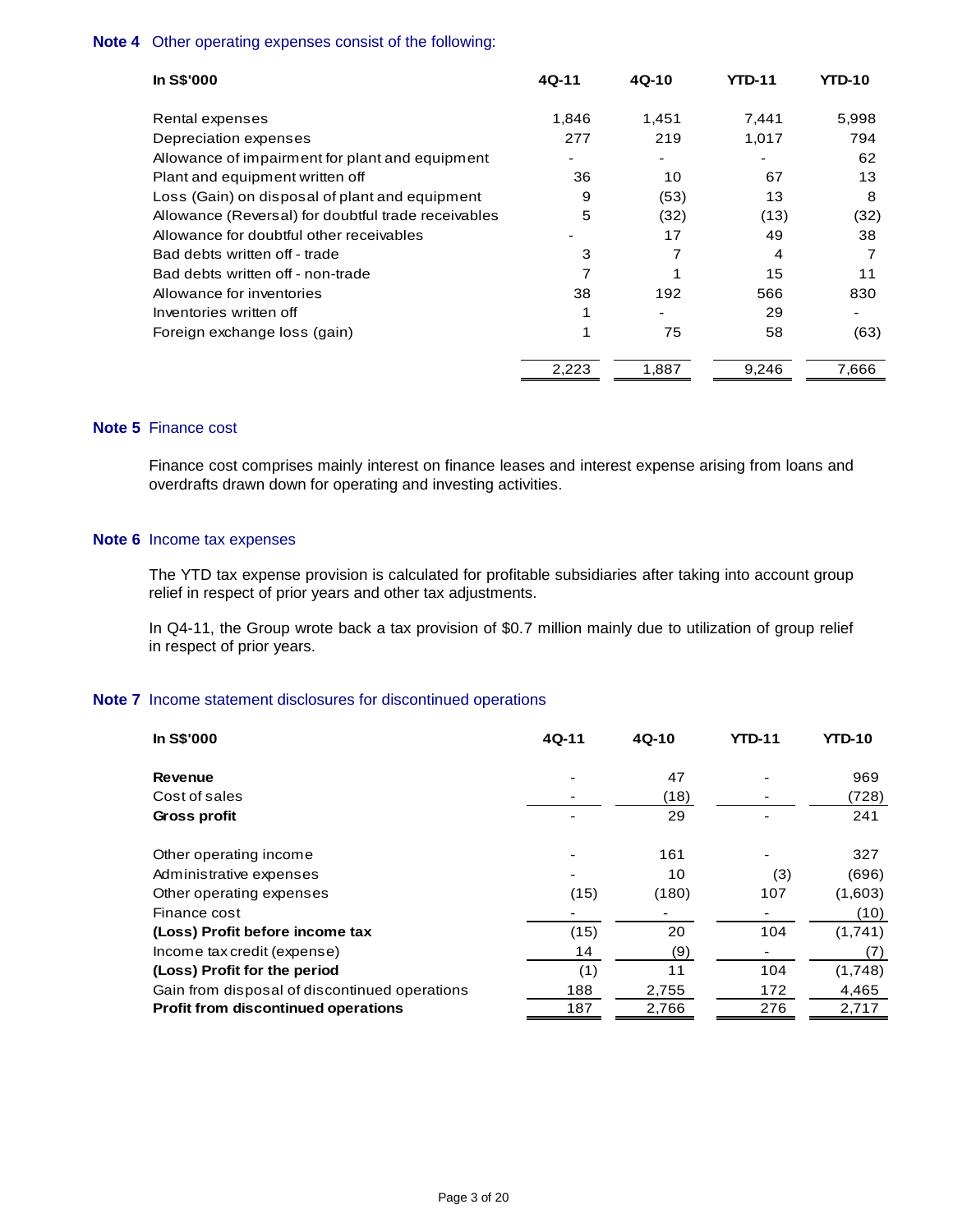# 2011

The Group deregistered Accord Customer Care Solutions International Limited, After Market Solutions (CE) Pte. Ltd., Playwork Solutions Pte. Ltd. and Tri-Max Pte. Ltd. in 1Q-11.

The Group deregistered Pacific Cellular International Limited, a majority-owned dormant subsidiary held through Distribution Management Solutions Pte. Ltd. in 4Q-11.

# 2010

The Group deregistered ACCS PRC Limited, a wholly-owned dormant subsidiary held through Accord Customer Care Solution (Asia) Limited in 1Q-10.

The Group commenced liquidation of its wholly-owned subsidiary mDR (New Zealand) Ltd in May 2010.

The Group disposed its wholly-owned subsidiaries Accord Customer Care Solution (Asia) Limited, Accord Customer Care Solutions (Suzhou) Co Ltd and Accord CCS (Thailand) Co. Ltd, and majorityowned subsidiary Pacific Cellular (Thailand) Limited to unrelated parties at S\$1 each in September 2010.

The Group disposed its wholly owned subsidiaries mDR Services (India) Private Limited and Accord Customer Care Solutions (India) Private Limited to unrelated parties at Indian Rp1 each in November 2010.

The Group deregistered its wholly-owned subsidiary PT Accord Express Customer Care Solutions and majority-owned subsidiary PT Accord Customer Care Solutions in December 2010.

The comparative statement of comprehensive income has been re-presented to show the discontinued operations separately from continuing operations.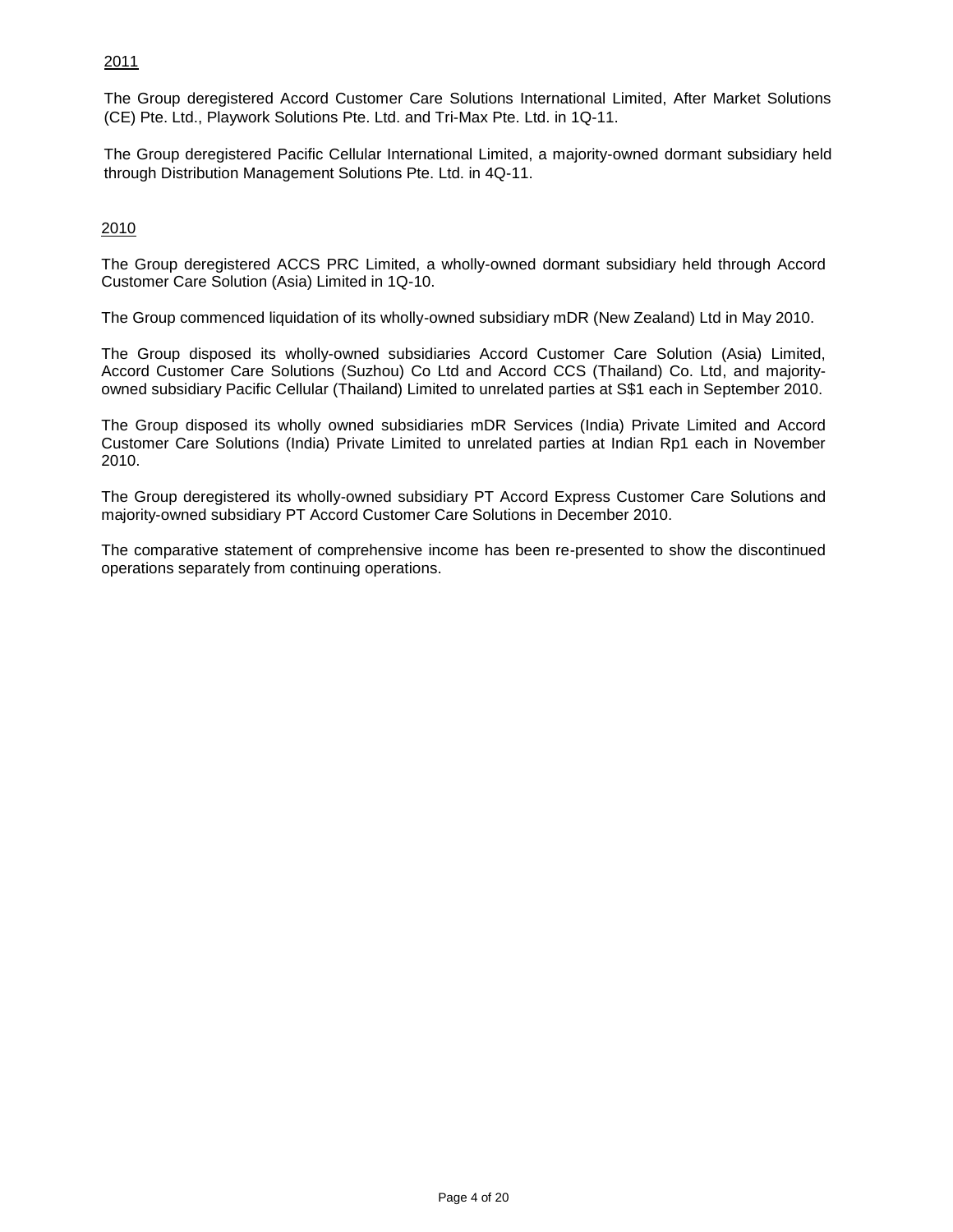## **1(b)(i) Statement of financial position (for the issuer and Group), together with a comparative statement as at the end of the immediately preceding financial year**

|                                       |              | Group     |           | Company   |           |
|---------------------------------------|--------------|-----------|-----------|-----------|-----------|
| In S\$'000                            | <b>Notes</b> | 31-Dec-11 | 31-Dec-10 | 31-Dec-11 | 31-Dec-10 |
| <b>ASSETS</b>                         |              |           |           |           |           |
| <b>Current assets</b>                 |              |           |           |           |           |
| Cash and bank balances                |              | 12,778    | 12,025    | 1,923     | 2,975     |
| Cash pledged                          |              | 2,000     | 2,224     |           |           |
| Trade receivables                     | 1            | 23,913    | 23,260    | 2,619     | 820       |
| Other receivables and prepayments     | 2            | 3,231     | 3,768     | 12,889    | 12,243    |
| Inventories                           | 3            | 15,553    | 13,124    | 696       | 375       |
| <b>Total current assets</b>           |              | 57,475    | 54,401    | 18,127    | 16,413    |
| <b>Non-current assets</b>             |              |           |           |           |           |
| Investment in subsidiaries            |              |           |           | 14,436    | 9,936     |
| Plant and equipment                   |              | 3,110     | 2,101     | 654       | 68        |
| Other goodwill                        |              | 2,350     | 2,350     |           |           |
| <b>Total non-current assets</b>       |              | 5,460     | 4,451     | 15,090    | 10,004    |
| <b>Total assets</b>                   |              | 62,935    | 58,852    | 33,217    | 26,417    |
| <b>Current liabilities</b>            |              |           |           |           |           |
| <b>Bank overdrafts</b>                |              |           | 8,678     |           | 2,037     |
| Convertible notes / bonds             | 4            |           | 5,350     |           | 5,350     |
| Fair value adjustment on convertibles | 4            |           | 589       |           | 589       |
| Trade payables                        | 5            | 14,954    | 12,976    | 1,812     | 537       |
| Other payables                        | 6            | 11,720    | 10,948    | 2,656     | 5,092     |
| Current portion of finance leases     |              | 81        |           | 64        |           |
| Income tax payable                    |              | 1,343     | 1,652     |           |           |
| <b>Total current liabilities</b>      |              | 28,098    | 40,193    | 4,532     | 13,605    |
| <b>Non-current liabilities</b>        |              |           |           |           |           |
| Finance leases                        |              | 545       |           | 428       |           |
| Deferred tax liabilities              |              | 154       | 274       |           |           |
| <b>Total non-current liabilities</b>  |              | 699       | 274       | 428       |           |
| <b>Equity</b>                         |              |           |           |           |           |
| Share capital                         |              | 122,117   | 109,456   | 122,117   | 109,456   |
| Capital reserve                       |              | (859)     | 22        | 22        | 22        |
| Share options reserve                 |              | 1,590     | 1,528     | 1,590     | 1,528     |
| Foreign currency translation reserve  |              | 200       | 137       |           |           |
| <b>Accumulated losses</b>             |              | (89, 416) | (96, 434) | (95, 472) | (98, 194) |
| Equity attributable to owners of the  |              |           |           |           |           |
| Company                               |              | 33,632    | 14,709    | 28,257    | 12,812    |
| Non-controlling interests             |              | 506       | 3,676     |           |           |
| <b>Total equity and liabilities</b>   |              | 62,935    | 58,852    | 33,217    | 26,417    |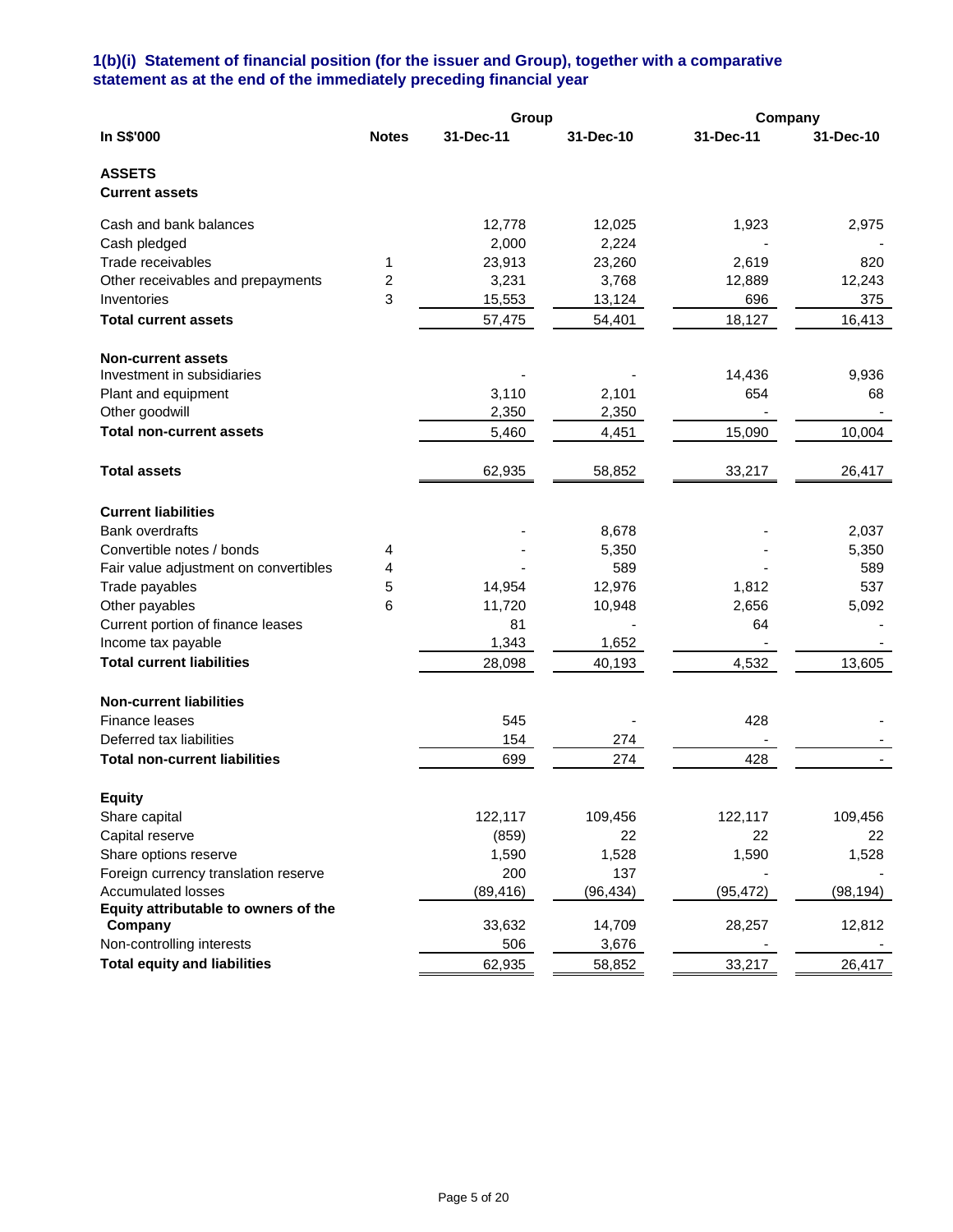# **Notes**

#### **1 Trade receivables**

The Group's trade receivables turnover as at 31 December 2011 is 24 days (31 December 2010: 29 days).

# **2 Other receivables and prepayments**

The Group's other receivables and prepayments mainly consist of the following:

| <b>S\$'000</b>    | 31-Dec-11 | 31-Dec-10 |
|-------------------|-----------|-----------|
| Rental deposits   | 1.843     | 1.595     |
| Other receivables | 1.017     | 1.987     |
| Prepayments       | 256       | 123       |

#### **3 Inventories**

The Group's inventory turnover for the year ended 31 December 2011 is 16 days (31 December 2010: 15 days).

Group inventories as at 31 December 2011 is \$15.6 million (31 December 2010: \$13.1 million).

## **4 Convertible notes**

On 30 January 2008, the Company received approval from shareholders for the issue of 1.5% equity linked redeemable non-recallable structured convertible notes that are due in 2011 amounting to \$32,000,000.

On 17 February 2011, the convertible notes expired. The Company has issued a total of \$12,000,000 (31 December 2010: \$12,000,000) of the convertible notes which had been fully converted into equity shares of the Company (31 December 2010: \$11,950,000).

## **Convertible bonds**

On 25 February 2008, the Group entered into a three-year debt restructuring agreement with three lenders for a conversion debt of \$12,000,000. Under the agreement, the conversion debt of \$12,000,000 shall be repaid and discharged by way of conversion into 3.75% Class A convertible bonds due in 2010.

On 31 March 2011, the Company fully repaid the outstanding convertible bonds.

In conjunction with the above events, the carrying amounts of the fair value adjustment of these convertible notes / bonds were derecognised and credited to the statement of comprehensive income in 1Q-11.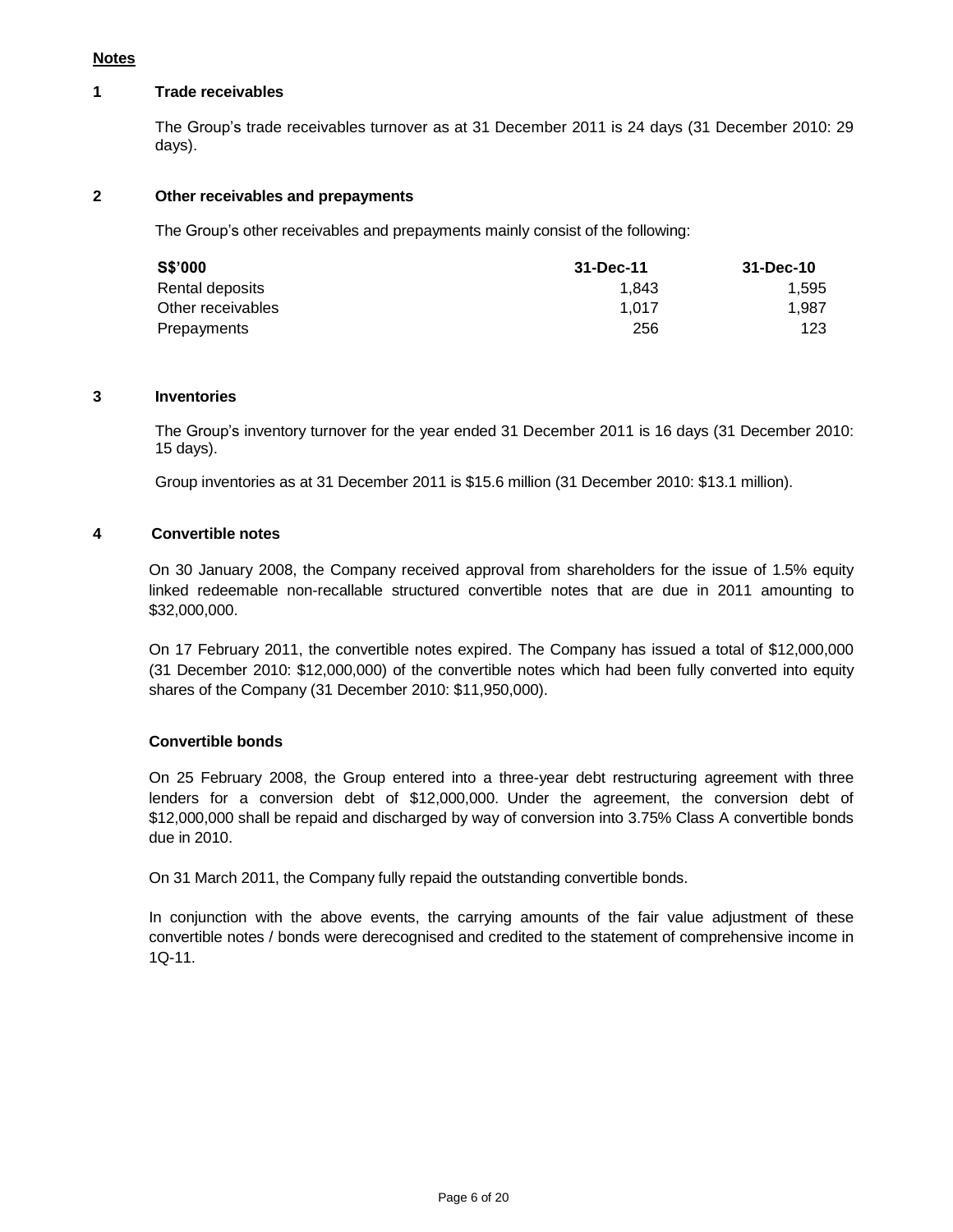## **5 Trade payables**

The Group's trade payables turnover as at 31 December 2011 is 16 days (31 December 2010: 18 days).

## **6 Other payables**

The Group's other payables mainly consist of the following:

| <b>S\$'000</b>                                                | 31-Dec-11 | 31-Dec-10 |
|---------------------------------------------------------------|-----------|-----------|
| Advertising, promotion and sell through funds from principals | 3.157     | 2.772     |
| Other payables to third parties                               | 1,396     | 1,313     |
| Accrued staff costs                                           | 1.662     | 1,472     |
| Rebates owing to franchisees                                  | 2.347     | 1.961     |
| Accrued purchases                                             | 232       | 520       |
| Other accrued operating expenses                              | 670       | 501       |

# **1(b)(ii) Aggregate amount of Group's borrowings and debt securities**

## **Amount repayable in one year or less, or on demand**

| As at 31-Dec-11  |           | As at 31-Dec-10  |           |  |
|------------------|-----------|------------------|-----------|--|
| Secured (\$'000) | Unsecured | Secured (\$'000) | Unsecured |  |
|                  | (S'000)   |                  | (S'000)   |  |
| 81               | -         | -                | 14,028    |  |

# Note :

The unsecured borrowings of \$14.0 million as at 31 December 2010 comprises of convertible notes / bonds and bank overdrafts. The Group had fully repaid its convertible notes / bonds and outstanding overdrafts in 1Q-11 and 3Q-11 respectively.

## **Amount repayable after one year**

| As at 31-Dec-11  |                      | As at 31-Dec-10  |                      |  |
|------------------|----------------------|------------------|----------------------|--|
| Secured (\$'000) | Unsecured<br>(S'000) | Secured (\$'000) | Unsecured<br>(S'000) |  |
| 545              | ٠                    | -                | ۰                    |  |

## **Details of collateral**

The borrowings as at 31 December 2011 are secured on certain motor vehicles held under finance leases.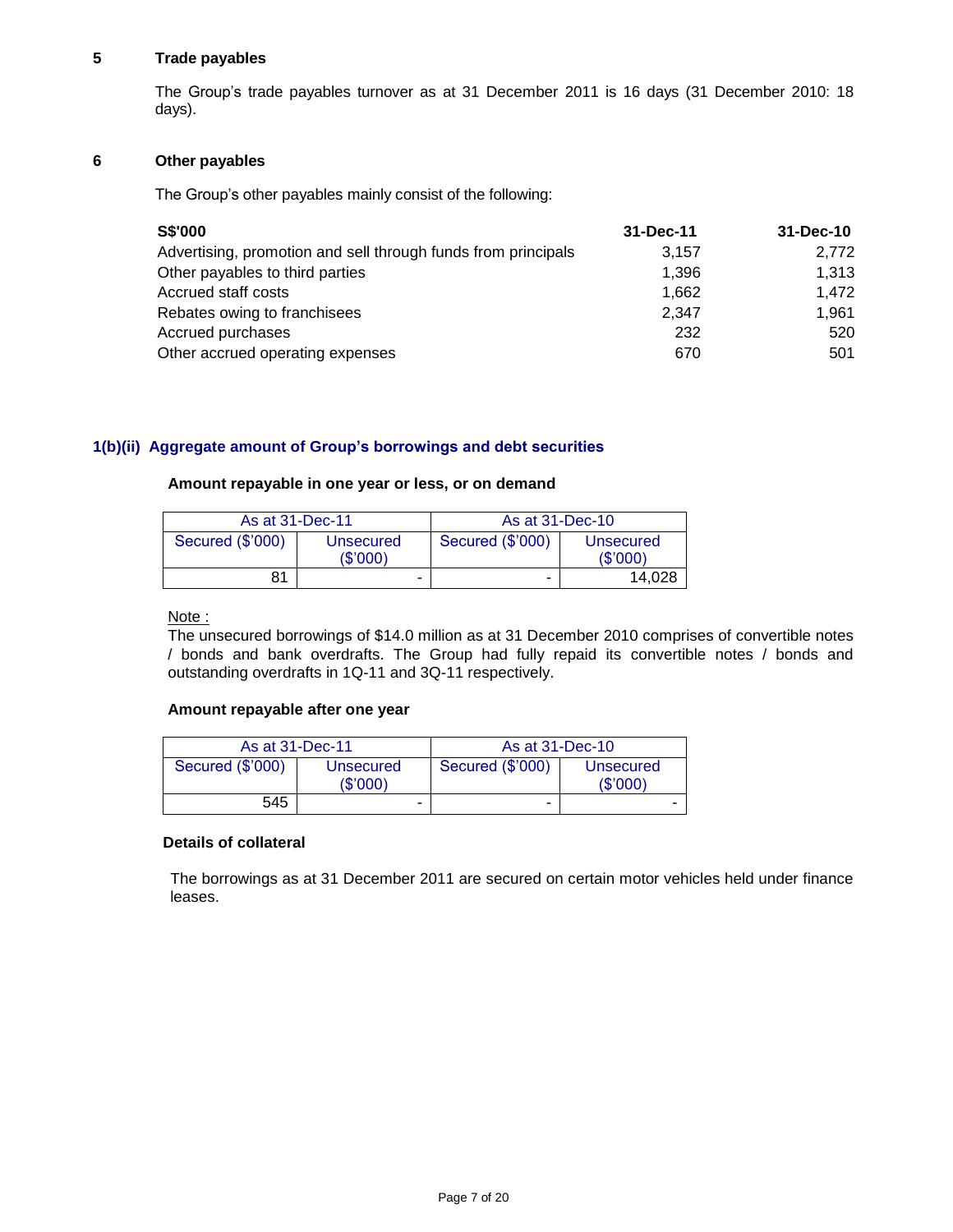| corresponding period of the immediately preceding financial year                               |          |          |               |                |
|------------------------------------------------------------------------------------------------|----------|----------|---------------|----------------|
| In S\$'000                                                                                     | 4Q-11    | 4Q-10    | <b>YTD-11</b> | <b>YTD-10</b>  |
| <b>Operating activities</b>                                                                    |          |          |               |                |
| Profit before income tax from continuing operations                                            | 2,130    | 1,616    | 7,708         | 4,816          |
| Profit before income tax from discontinued operations                                          | 173      | 2,775    | 276           | 2,724          |
|                                                                                                | 2,303    | 4,391    | 7,984         | 7,540          |
| Adjustments for:                                                                               |          |          |               |                |
| Depreciation expense                                                                           | 277      | 220      | 1,017         | 819            |
| Interest expense                                                                               | 9        | 185      | 404           | 772            |
| Interest income                                                                                | (4)      | (2)      | (9)           | (10)           |
| Loss (Gain) on disposal of plant and equipment                                                 | 8        | (53)     | 13            | 14             |
| Plant and equipment written off                                                                | 37       | 10       | 67            | 114            |
| Allowance (Reversal) for impairment of plant and equipment                                     |          | 3        | (34)          | 62             |
| Allowance for inventories                                                                      | 38       | 170      | 566           | 1,022          |
| Inventories written off                                                                        | 1        |          | 29            |                |
| Bad debts written off - trade                                                                  | 3        | 7        | 4             | $\overline{7}$ |
| Bad debts written off - non-trade                                                              | 7        | 1        | 15            | 12             |
| Allowance (Reversal) for doubtful trade receivables                                            | 9        | 53       | (85)          | 183            |
| Allowance for doubtful other receivables                                                       | 7        | 150      | 32            | 476            |
|                                                                                                |          |          |               |                |
| Employee share-based payments                                                                  | 27       | 5        | 95            | 14             |
| Professional fees settled by shares                                                            |          |          | 510           |                |
| Gain arising from de-consolidation of disposed                                                 |          |          |               |                |
| subsidiaries                                                                                   | (188)    | (2,755)  | (172)         | (4, 465)       |
| Changes in fair value of convertible loan notes                                                |          |          |               |                |
| designated as fair value through profit or loss                                                |          | (64)     | (589)         | (234)          |
| Liabilities written back                                                                       | (33)     | (227)    | (354)         | (336)          |
| Net foreign exchange loss                                                                      | 2        | 122      | 73            | 197            |
| Operating cash flows before movements in working capital                                       | 2,503    | 2,216    | 9,566         | 6,187          |
| Trade receivables                                                                              | (4, 164) | 1,992    | (567)         | 3,781          |
| Other receivables and prepayments                                                              | 619      | 274      | 448           | 7              |
| Inventories                                                                                    | (3,345)  | (4, 743) | (3,024)       | (3,202)        |
| Trade payables                                                                                 | 1,532    | (255)    | 2,147         | (2,296)        |
| Other payables                                                                                 | 432      | (1,613)  | 982           | (234)          |
| Cash (used in) generated from operations                                                       | (2, 423) | (2, 129) | 9,552         | 4,243          |
| Interest received                                                                              | 4        | 2        | 9             | 10             |
| Income tax paid                                                                                | 68       | (487)    | (755)         | (1,020)        |
| Net cash (used in) from operating activities                                                   | (2, 351) | (2,614)  | 8,806         | 3,233          |
|                                                                                                |          |          |               |                |
| <b>Investing activities</b>                                                                    |          |          |               |                |
| Disposal of subsidiaries (Note A)                                                              | (3)      | (14)     | (3)           | (136)          |
| Proceeds from disposal of plant and equipment                                                  | 62       | 78       | 63            | 140            |
| Purchase part of non-controlling interest in a subsidiary                                      | (350)    |          | (350)         | 0              |
| Purchase of plant and equipment                                                                | (577)    | (890)    | (1, 478)      | (1,239)        |
| Net cash used in investing activities                                                          | (868)    | (826)    | (1,768)       | (1, 235)       |
| <b>Financing activities</b>                                                                    |          |          |               |                |
| Interest paid                                                                                  | (9)      | (185)    | (404)         | (772)          |
| Proceeds from issuance of ordinary shares, net                                                 | (41)     |          | 7,942         |                |
| Proceeds from issuance of convertible notes, net                                               |          | 2,500    |               | 4,500          |
| Repayment of convertible bonds                                                                 |          |          |               |                |
|                                                                                                |          | (670)    | (5,300)       | (2,200)        |
| Repayments of obligations under finance leases                                                 | (19)     |          | (32)          |                |
| Dividends paid to non-controlling interest                                                     | (37)     |          | (37)          |                |
| Cash pledged                                                                                   |          |          | 224           | (509)          |
| Net cash (used in) from financing activities                                                   | (106)    | 1,645    | 2,393         | 1,019          |
| Net (decrease) increase in cash and cash equivalents                                           |          |          | 9,431         |                |
|                                                                                                | (3,325)  | (1,795)  |               | 3,017          |
| Cash and cash equivalents at beginning of period<br>Cash and cash equivalents at end of period | 16,103   | 5,142    | 3,347         | 330            |
|                                                                                                | 12,778   | 3,347    | 12,778        | 3,347          |

**1(c) A statement of cash flows (for the Group), together with a comparative statement for the**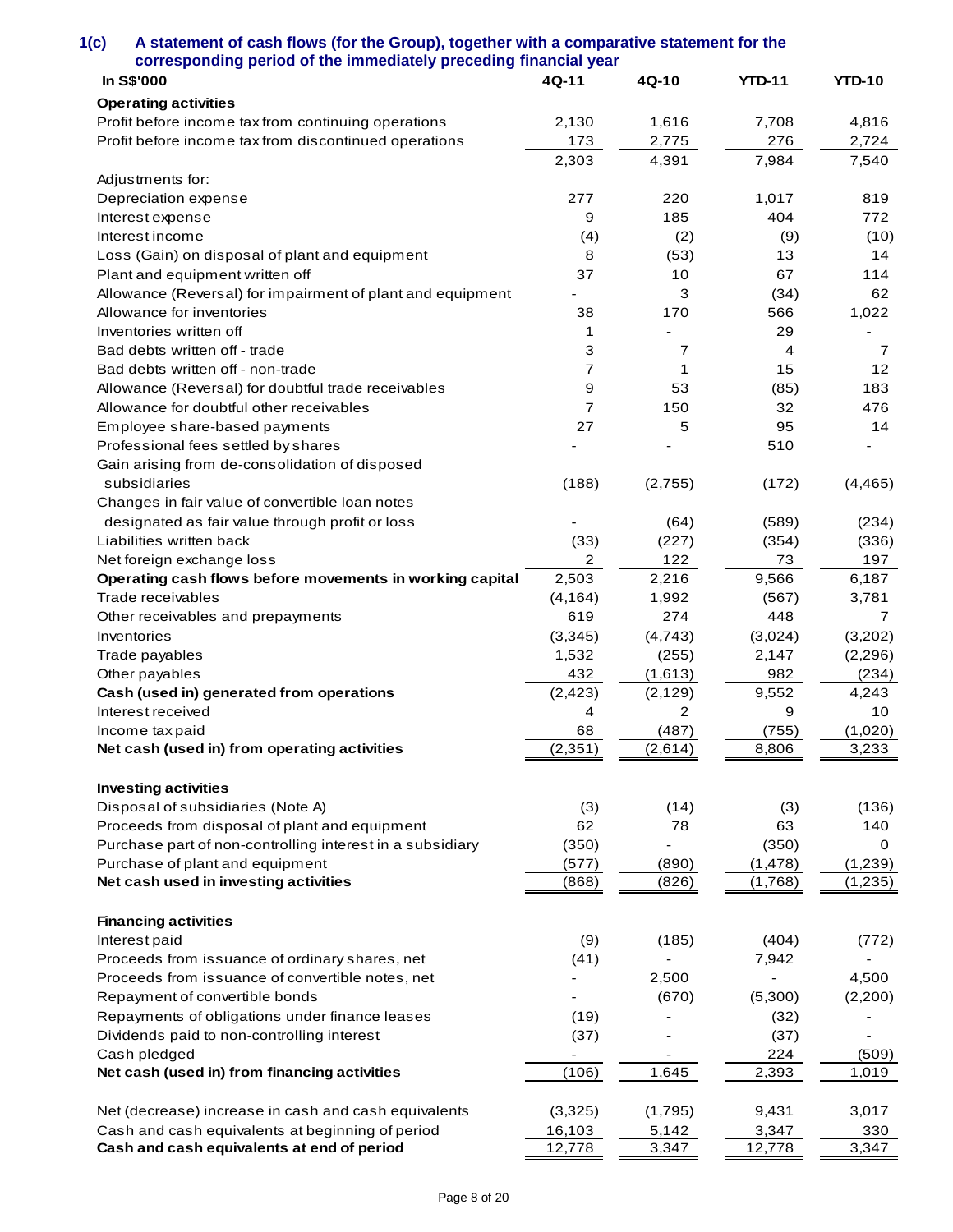## **Notes**

## **A. Disposal of subsidiaries**

The Group deregistered Accord Customer Care Solutions International Limited, After Market Solutions (CE) Pte. Ltd., Playwork Solutions Pte. Ltd. and Tri-Max Pte. Ltd.in 1Q-11.

The Group deregistered Pacific Cellular International Limited, a majority-owned dormant subsidiary held through Distribution Management Solutions Pte. Ltd. in 4Q-11.

The carrying value of assets disposed and liabilities discharged were as follows:

| In S\$'000                               | $4Q-11$ | $4Q-10$ | <b>YTD-11</b> | <b>YTD-10</b> |
|------------------------------------------|---------|---------|---------------|---------------|
| Assets                                   |         | 14      | 15            | 544           |
| Liabilities                              | (27)    | (1,217) | (26)          | (1,834)       |
| Net assets (liabilities) derecognised    | (27)    | (1,203) | (11)          | (1,290)       |
| Non-controlling interests derecognised   | (153)   | (107)   | (153)         | (139)         |
| Reclassification of currency translation |         |         |               |               |
| reserve                                  | (8)     | (1,445) | (8)           | (3,036)       |
| Gain on disposal                         | (188)   | (2,755) | (172)         | (4, 465)      |
| Proceeds received                        |         |         |               |               |
| Cash balance in subsidiaries             |         |         |               |               |
| disposed off                             | (3)     | (14)    | (3)           | (136)         |
| Cash outflows on disposal                | (3)     | (14)    | (3)           | (136)         |

## **B. Cash and cash equivalents at end of year comprise of:**

| In S\$'000                | 31-Dec-11 | 31-Dec-10 |
|---------------------------|-----------|-----------|
| Cash                      | 14.778    | 14.249    |
| <b>Bank overdrafts</b>    |           | (8,678)   |
| Less: Cash pledged        | (2.000)   | (2,224)   |
| Cash and cash equivalents | 12.778    | 3.347     |

# **C. Purchase of plant and equipment**

During the financial year, the Group acquired plant and equipment with an aggregate cost of \$1,478,000 (2010: \$1,239,000) of which \$658,000 (2010: \$Nil) was acquired under finance lease arrangements.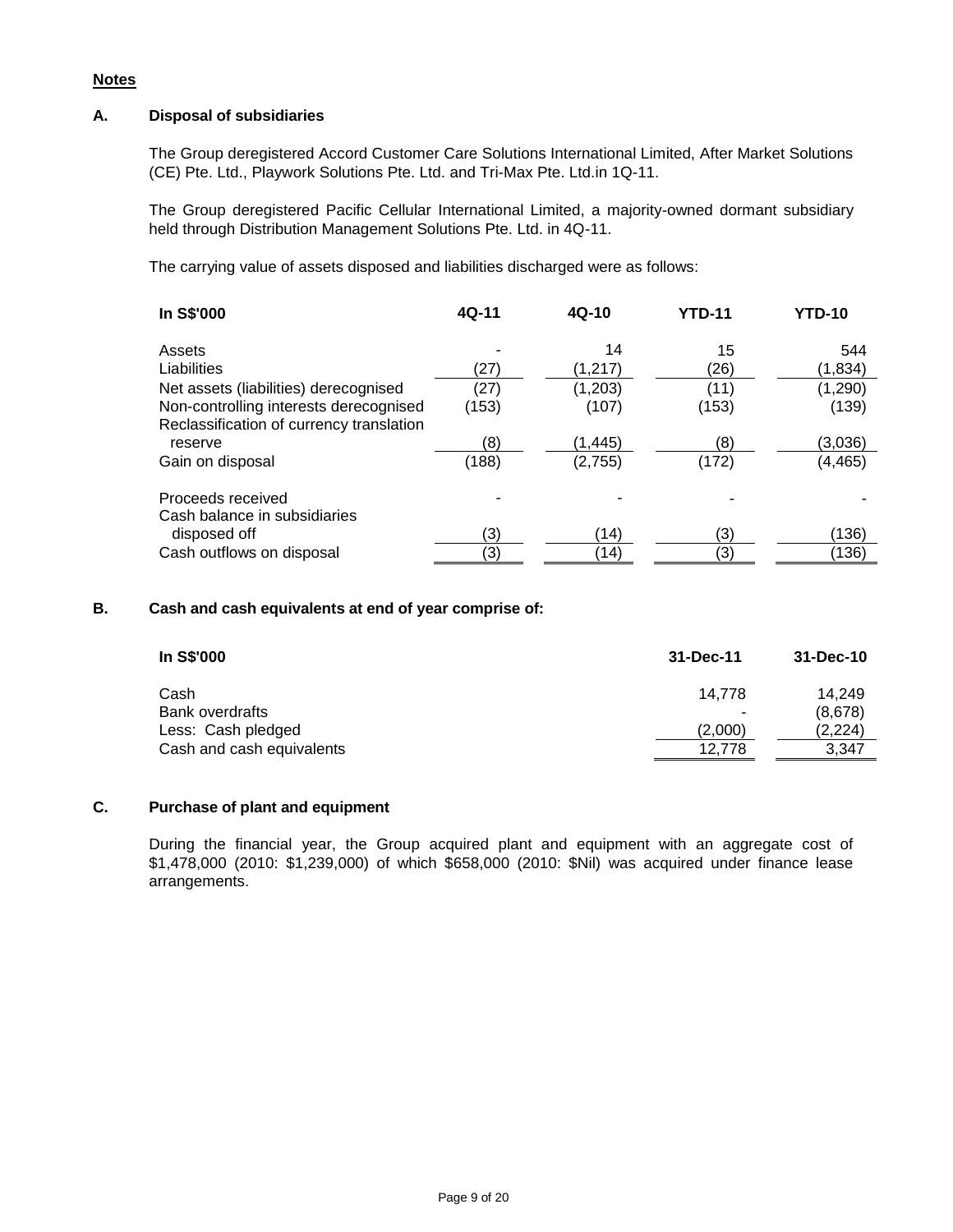**1(d)(i) A statement (for the issuer and Group) showing either (i) all changes in equity or (ii) changes in equity other than those arising from capitalisation issues and distributions to shareholders, together with a comparative statement for the corresponding period of the immediately preceding financial year**

| immediately preceding financial year                                                                 |                         |                    |                                    |                                           |                              |                                             |                              |              |
|------------------------------------------------------------------------------------------------------|-------------------------|--------------------|------------------------------------|-------------------------------------------|------------------------------|---------------------------------------------|------------------------------|--------------|
| In S\$'000                                                                                           | <b>Share</b><br>capital | Capital<br>reserve | <b>Share</b><br>options<br>reserve | <b>Currency</b><br>translation<br>reserve | <b>Accumulated</b><br>losses | <b>Attributable</b><br>to equity<br>holders | Non-controlling<br>interests | <b>Total</b> |
| Group                                                                                                |                         |                    |                                    |                                           |                              |                                             |                              |              |
| Balance as at 1 January 2011                                                                         | 109,456                 | 22                 | 1,528                              | 137                                       | (96, 434)                    | 14,709                                      | 3,676                        | 18,385       |
| Total comprehensive income for the period                                                            |                         |                    |                                    | 37                                        | 1,187                        | 1,224                                       | 309                          | 1,533        |
| Issue of shares upon conversion of convertible notes                                                 | 50                      |                    |                                    |                                           |                              | 50                                          |                              | 50           |
| Recognition of share-based payments                                                                  |                         |                    | 12                                 |                                           |                              | 12                                          |                              | 12           |
| Balance as at 31 March 2011                                                                          | 109,506                 | 22                 | 1,540                              | 174                                       | (95, 247)                    | 15,995                                      | 3,985                        | 19,980       |
| Total comprehensive income for the period                                                            |                         |                    |                                    | 17                                        | 1,425                        | 1,442                                       | 187                          | 1,629        |
| Issue of shares upon share options exercised                                                         | 29                      |                    | (9)                                |                                           |                              | 20                                          |                              | 20           |
| Issue of shares for settlement of advisory fees<br>Effect of acquiring part of non-controlling       | 510                     |                    |                                    |                                           |                              | 510                                         |                              | 510          |
| interest in a subisidary                                                                             | 4,150                   | (911)              |                                    |                                           |                              | 3,239                                       | (3,239)                      |              |
| Reversal of expenses related to equity-settled<br>share-based payment                                |                         |                    | (24)                               |                                           | 24                           |                                             |                              |              |
| Recognition of share-based payments                                                                  |                         |                    | 29                                 |                                           |                              | 29                                          |                              | 29           |
| Balance as at 30 June 2011                                                                           | 114,195                 | (889)              | 1,536                              | 191                                       | (93, 798)                    | 21,235                                      | 933                          | 22,168       |
| Total comprehensive income for the period                                                            |                         |                    |                                    | 17                                        | 1,620                        | 1,637                                       | 59                           | 1,696        |
| Issue of placement shares                                                                            | 488                     |                    |                                    |                                           |                              | 488                                         |                              | 488          |
| Expenses in relation to issuance of placement shares                                                 | (13)                    |                    |                                    |                                           |                              | (13)                                        |                              | (13)         |
| Issue of shares pursuant to rights cum warrants issue                                                | 7,898                   |                    |                                    |                                           |                              | 7,898                                       |                              | 7,898        |
| Expenses in relation to issuance of right shares                                                     | (410)                   |                    |                                    |                                           |                              | (410)                                       |                              | (410)        |
| Recognition of share-based payments                                                                  |                         |                    | 27                                 |                                           |                              | 27                                          |                              | 27           |
| Balance as at 30 September 2011                                                                      | 122,158                 | (889)              | 1,563                              | 208                                       | (92, 178)                    | 30,862                                      | 992                          | 31,854       |
| Total comprehensive income / (expense) for the period<br>Effect of acquiring part of non-controlling |                         |                    |                                    | (8)                                       | 2,762                        | 2,754                                       | 84                           | 2,838        |
| interest in a subisidary                                                                             |                         | 30                 |                                    |                                           |                              | 30                                          | (533)                        | (503)        |
| Dividends paid to non-controlling interest                                                           |                         |                    |                                    |                                           |                              |                                             | (37)                         | (37)         |
| Expenses in relation to issuance of right shares                                                     | (41)                    |                    |                                    |                                           |                              | (41)                                        |                              | (41)         |
| Recognition of share-based payments                                                                  |                         |                    | 27                                 |                                           |                              | 27                                          |                              | 27           |
| Balance as at 31 December 2011                                                                       | 122,117                 | (859)              | 1,590                              | 200                                       | (89, 416)                    | 33,632                                      | 506                          | 34,138       |
|                                                                                                      |                         |                    |                                    |                                           |                              |                                             |                              |              |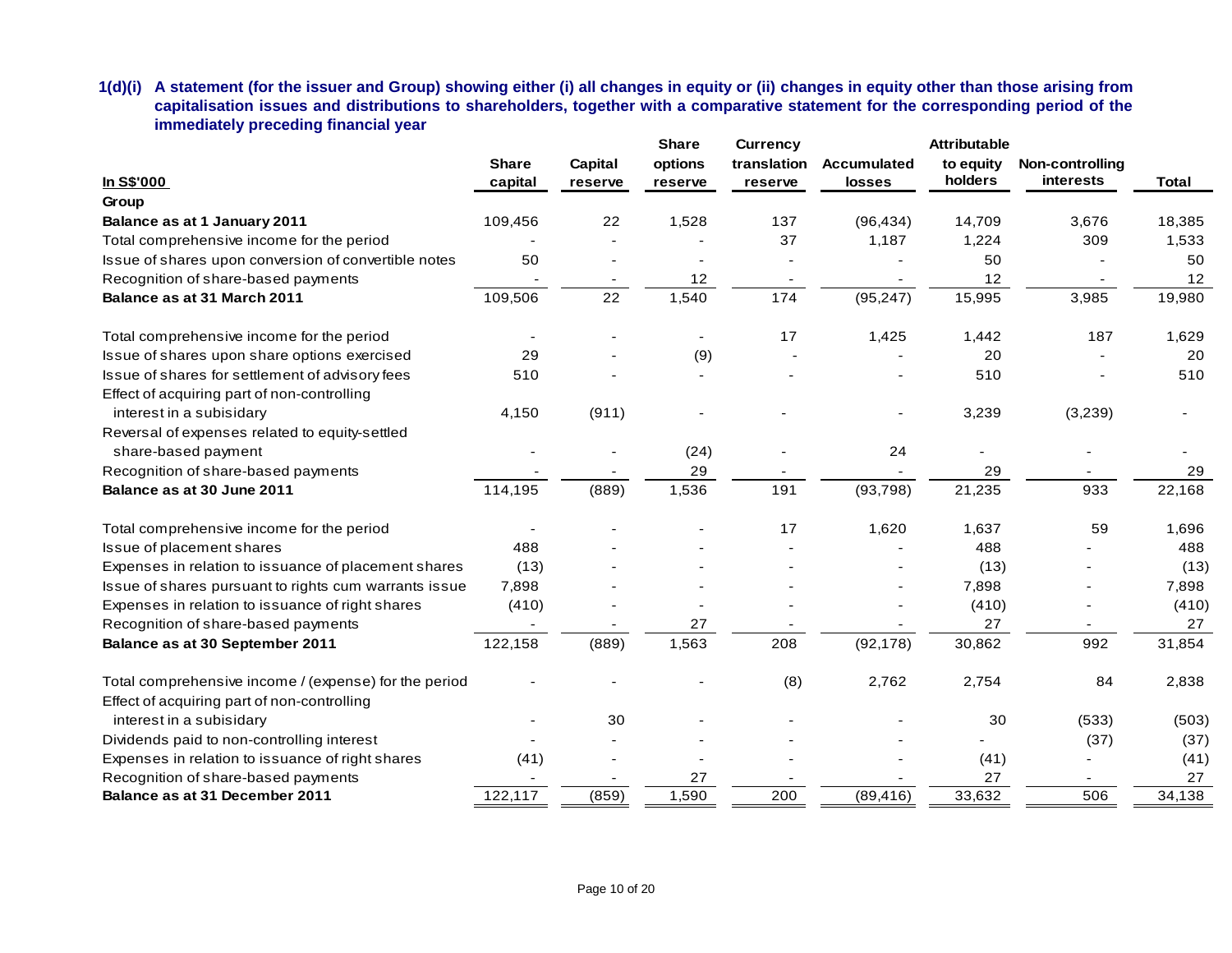|                                                                       |                          |                          | <b>Share</b> | <b>Currency</b> |                         | <b>Attributable</b> |                           |              |
|-----------------------------------------------------------------------|--------------------------|--------------------------|--------------|-----------------|-------------------------|---------------------|---------------------------|--------------|
|                                                                       | <b>Share</b>             | Capital                  | options      |                 | translation Accumulated |                     | to equity Non-controlling |              |
| In S\$'000                                                            | capital                  | reserve                  | reserve      | reserve         | <b>losses</b>           | holders             | <b>interests</b>          | <b>Total</b> |
| Group                                                                 |                          |                          |              |                 |                         |                     |                           |              |
| Balance as at 1 January 2010                                          | 104,466                  | 22                       | 1,836        | 2,974           | (101, 719)              | 7,579               | 2,536                     | 10,115       |
| Total comprehensive income / (expense) for the period                 |                          |                          |              | (492)           | 300                     | (192)               | 175                       | (17)         |
| Issue of shares upon conversion of convertible notes                  | 1,000                    | $\overline{\phantom{a}}$ |              | $\sim$          |                         | 1,000               | $\overline{\phantom{a}}$  | 1,000        |
| Balance as at 31 March 2010                                           | 105,466                  | 22                       | 1,836        | 2,482           | (101, 419)              | 8,387               | 2,711                     | 11,098       |
| Total comprehensive income / (expense) for the period                 | $\overline{\phantom{a}}$ |                          |              | (49)            | 535                     | 486                 | 225                       | 711          |
| Issue of shares upon conversion of convertible notes                  | 1,500                    |                          |              |                 |                         | 1,500               |                           | 1,500        |
| Reversal of expenses related to equity-settled                        |                          |                          |              |                 |                         |                     |                           |              |
| share-based payment                                                   |                          |                          | (89)         |                 | 89                      |                     |                           |              |
| Recognition of share-based payments                                   |                          |                          | 4            |                 |                         | 4                   |                           |              |
| Balance as at 30 June 2010                                            | 106,966                  | 22                       | 1,751        | 2,433           | (100, 795)              | 10,377              | 2,936                     | 13,313       |
| Total comprehensive income / (expense) for the period                 |                          |                          |              | (926)           | 765                     | (161)               | 408                       | 247          |
| Recognition of share-based payments                                   |                          |                          | 5            |                 |                         | 5                   |                           | 5            |
| Balance as at 30 September 2010                                       | 106,966                  | 22                       | 1,756        | 1,507           | (100, 030)              | 10,221              | 3,344                     | 13,565       |
| Total comprehensive income / (expense) for the period                 |                          |                          |              | (1,370)         | 3,363                   | 1,993               | 472                       | 2,465        |
| Convertible note - Fair value loss                                    | (10)                     |                          |              |                 |                         | (10)                |                           | (10)         |
| Issue of shares upon conversion of convertible notes                  | 2,500                    |                          |              |                 |                         | 2,500               |                           | 2,500        |
| Reversal of expenses related to equity-settled<br>share-based payment |                          |                          | (233)        |                 | 233                     |                     |                           |              |
| Disposal of subsidiaries                                              |                          |                          |              |                 |                         |                     | (140)                     | (140)        |
| Recognition of share-based payments                                   |                          |                          | 5            |                 |                         | 5                   |                           | 5            |
| Balance as at 31 December 2010                                        | 109,456                  | 22                       | 1,528        | 137             | (96, 434)               | 14,709              | 3,676                     | 18,385       |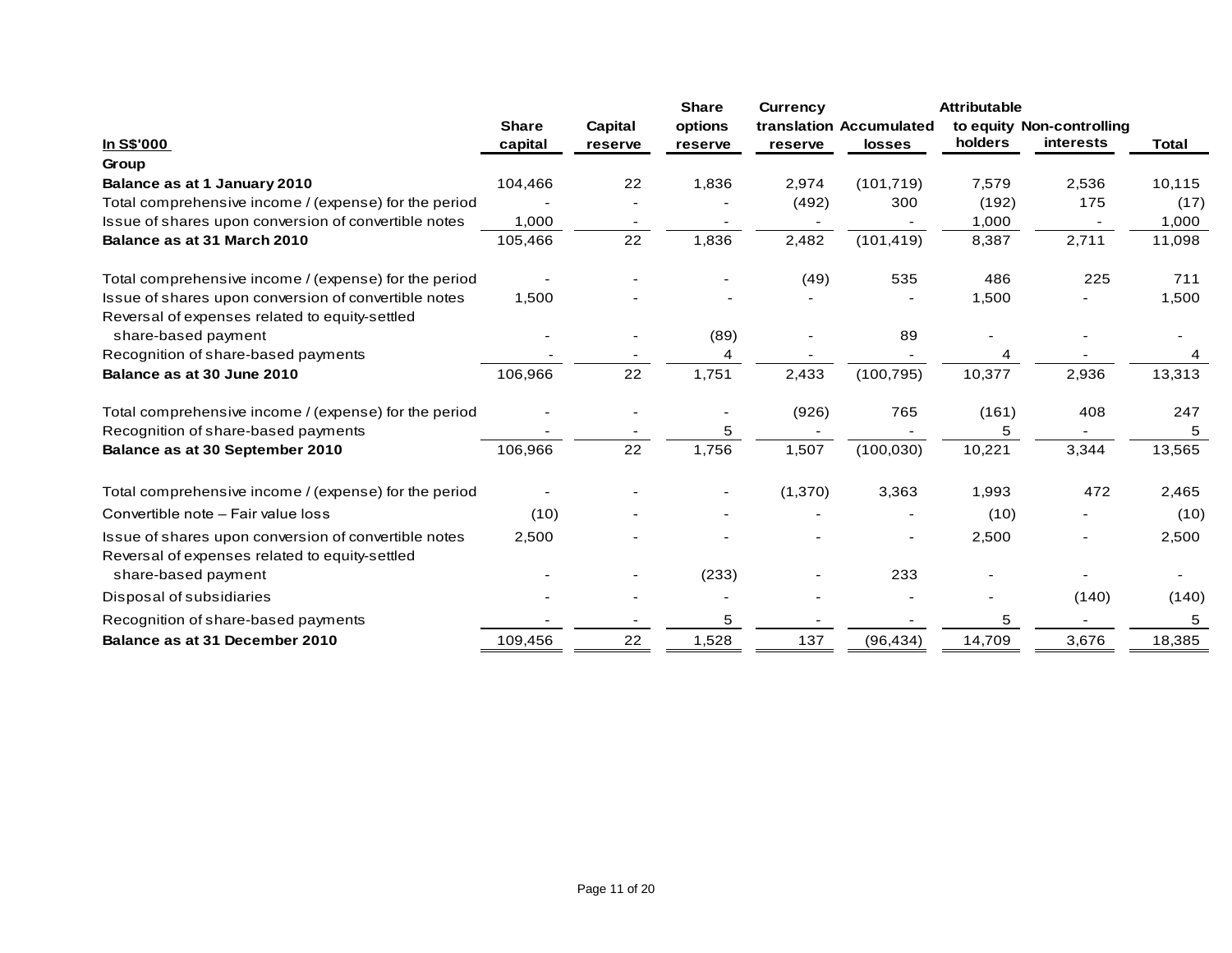|                                                                                                         | <b>Share</b> | Capital | <b>Share</b><br>options  | <b>Accumulated</b> |             |
|---------------------------------------------------------------------------------------------------------|--------------|---------|--------------------------|--------------------|-------------|
| <u>In S\$'000</u>                                                                                       | capital      | reserve | reserve                  | losses             | Total       |
| Company<br>Balance as at 1 January 2011                                                                 | 109,456      | 22      | 1,528                    | (98, 194)          | 12,812      |
| Total comprehensive income for the period                                                               |              |         |                          | 51                 | 51          |
| Issue of shares upon conversion of convertible notes                                                    | 50           |         |                          |                    | 50          |
| Recognition of share-based payments                                                                     |              |         | 12                       |                    | 12          |
| Balance as at 31 March 2011                                                                             | 109,506      | 22      | 1,540                    | (98, 143)          | 12,925      |
| Total comprehensive expense for the period                                                              |              |         | $\overline{\phantom{a}}$ | (51)               | (51)        |
| Issue of shares upon share options exercised                                                            | 29           |         | (9)                      |                    | 20          |
| Issue of shares for settlement of advisory fees<br>Effect of acquiring part of non-controlling interest | 510          |         |                          |                    | 510         |
| in a subisidary<br>Reversal of expenses related to equity-settled                                       | 4,150        |         |                          |                    | 4,150       |
| share-based payment                                                                                     |              |         | (24)                     | 24                 |             |
| Recognition of share-based payments                                                                     |              |         | 29                       |                    | 29          |
| Balance as at 30 June 2011                                                                              | 114,195      | 22      | 1,536                    | (98, 170)          | 17,583      |
| Total comprehensive income for the period                                                               |              |         |                          | 323                | 323         |
| Issue of placement shares                                                                               | 488          |         |                          |                    | 488         |
| Expenses in relation to issuance of placement shares                                                    | (13)         |         |                          |                    | (13)        |
| Issue of shares pursuant to rights cum warrants issue                                                   | 7,898        |         |                          |                    | 7,898       |
| Expenses in relation to issuance of right shares                                                        | (410)        |         |                          |                    | (410)       |
| Recognition of share-based payments                                                                     |              |         | 27                       |                    | 27          |
| Balance as at 30 September 2011                                                                         | 122,158      | 22      | 1,563                    | (97, 847)          | 25,896      |
| Total comprehensive income for the period                                                               |              |         |                          | 2,375              | 2,375       |
| Expenses in relation to issuance of right shares                                                        | (41)         |         |                          |                    | (41)        |
| Recognition of share-based payments                                                                     |              |         | 27                       |                    | 27          |
| Balance as at 31 December 2011                                                                          | 122,117      | 22      | 1,590                    | (95, 472)          | 28,257      |
| Balance as at 1 January 2010                                                                            | 104,466      | 22      | 1,836                    | (103, 378)         | 2,946       |
| Total comprehensive expense for the period                                                              |              |         |                          | (135)              | (135)       |
| Issue of shares upon conversion of convertible notes                                                    | 1,000        |         |                          |                    | 1,000       |
| Balance as at 31 March 2010                                                                             | 105,466      | 22      | 1,836                    | (103, 513)         | 3,811       |
| Total comprehensive income for the period                                                               |              |         |                          | 1,422              | 1,422       |
| Issue of shares upon conversion of convertible notes<br>Reversal of expenses related to equity-settled  | 1,500        |         |                          |                    | 1,500       |
| share-based payment                                                                                     |              |         | (89)                     | 89                 |             |
| Recognition of share-based payments                                                                     |              |         | 4                        |                    | 4           |
| Balance as at 30 June 2010                                                                              | 106,966      | 22      | 1,751                    | (102,002)          | 6,737       |
| Total comprehensive income for the period<br>Recognition of share-based payments                        |              |         | 5                        | 3,078              | 3,078<br>5  |
| Balance as at 30 September 2010                                                                         | 106,966      | 22      | 1,756                    | (98, 924)          | 9,820       |
| Total comprehensive income for the period                                                               |              |         |                          | 497                | 497         |
| Convertible note - Fair value loss                                                                      | (10)         |         |                          |                    | (10)        |
| Reversal of expenses related to equity-settled                                                          |              |         |                          |                    |             |
| share-based payment                                                                                     |              |         | (233)                    | 233                |             |
| Issue of shares upon conversion of convertible notes                                                    | 2,500        |         |                          |                    | 2,500       |
| Recognition of share-based payments<br>Balance as at 31 December 2010                                   | 109,456      | 22      | 5<br>1,528               | (98, 194)          | 5<br>12,812 |
|                                                                                                         |              |         |                          |                    |             |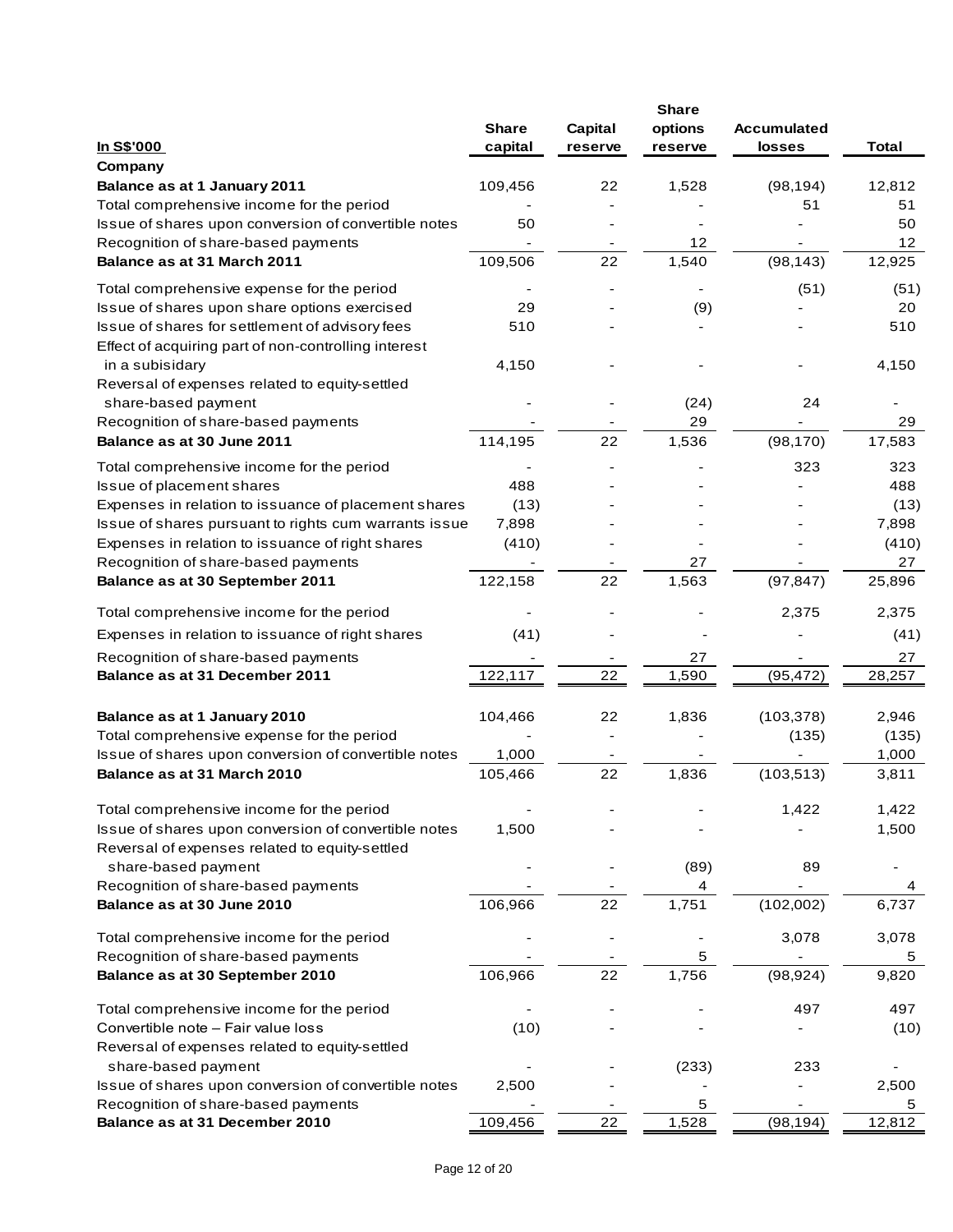**1(d)(ii) Details of any changes in the Company's share capital arising from rights issue, bonus issue, share buy-backs, exercise of share options or warrants, conversion of other issues of equity securities, issue of shares for cash or as consideration for acquisition or for any other purpose since the end of the previous period reported on. State also the number of shares that may be issued on conversion of all the outstanding convertibles as at the end of the current financial period reported on and as at the end of the corresponding period of the immediately preceding financial year**

#### **Issued Share Capital**

There were no movements in the Company's issued share capital for the quarter ended 31 December 2011 (4Q-10: 555,555,552 at \$0.0045 per share through conversion of convertible notes).

As at 31 December 2011, the Company's issued and paid-up capital was \$122,117,409 divided into 6,318,223,657 shares.

#### **Warrants**

On 31 December 2011, the Company has 6,318,223,656 warrants pursuant to the rights cum warrants issue. Each warrant carries the right to subscribe for one new share in the capital of the Company at an exercise price of \$0.005. There were no warrants being exercised for the quarter ended 31 December 2011.

#### **Share options**

The Company has a share option scheme known as mDR Limited Share Option Scheme 2003 which was approved by members of the Company at the Extraordinary General Meeting held on 13 January 2003.

At 31 December 2011, there were 77,366,274 (31 December 2010: 39,495,274) outstanding share options which would entitle the holders to subscribe for a total of 77,366,274 (31 December 2010: 39,495,274) ordinary shares.

The 77,366,274 share options outstanding at 31 December 2011 are approximately 1.22% of the share capital consisting of 6,318,223,657 issued shares at 31 December 2011.

## **1(d)(iii) To show the total number of issued shares excluding treasury shares as at the end of the current financial period and as at the end of the immediately preceding year.**

|                    | Number of ordinary shares |               |  |
|--------------------|---------------------------|---------------|--|
|                    | 31-Dec-11                 | 31-Dec-10     |  |
| Issued and paid up | 6,318,223,657             | 3,737,505,521 |  |

#### **1(d)(iv) A statement showing all sales, transfers, disposal, cancellation and/or use of treasury shares as at the end of the current financial period reported on.**

Not applicable

## **2. Whether the figures have been audited, or reviewed and in accordance with which standard**

The figures have not been audited or reviewed by the auditors of the Company.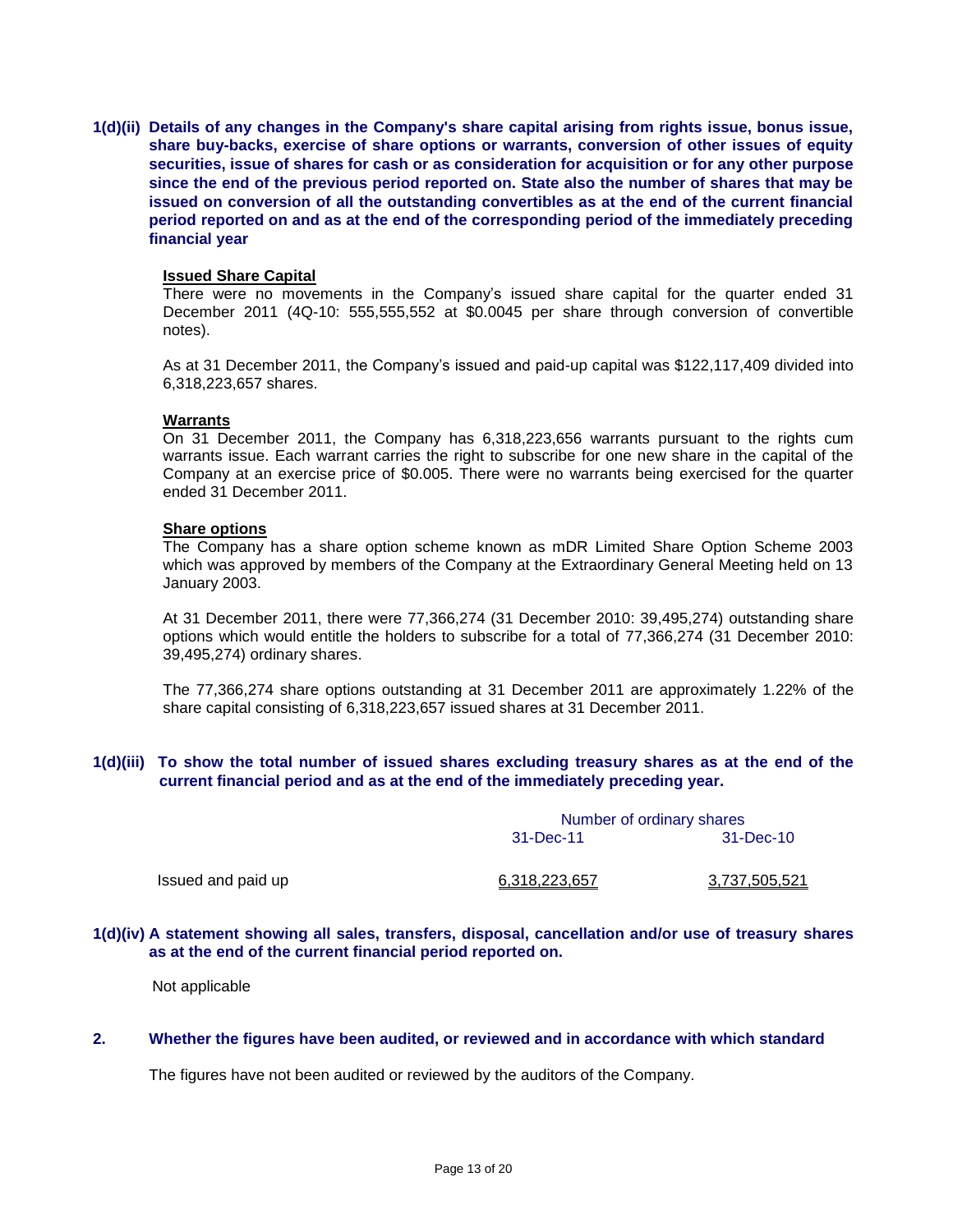## **3. Where the figures have been audited or reviewed, the auditors' report (including any qualifications or emphasis of matter)**

Not applicable

## **4. Whether the same accounting policies and methods of computation as in the issuer's most recently audited annual financial statements have been applied**

The Group has applied the same accounting policies and methods of computation in the financial statements for the current financial period as compared with those used in the audited financial statements for the financial year ended 31 December 2010.

## **5. If there are any changes in the accounting policies and methods of computation, including any required by an accounting standard, what has changed, as well as the reasons for, and the effect of, the change**

The Group has adopted all the new and revised Singapore Financial Reporting Standards ("FRS") for accounting periods beginning 1 January 2011, where applicable.

The adoption of new / revised FRS and INT FRS does not result in changes to the Group's and the Company's accounting policies and has no material effect on the amounts reported for the current or prior period.

## **6. Earnings per ordinary share of the Group for the current period reported on and the corresponding period of the immediately preceding financial year, after deducting any provision for preference dividends**

| <b>Earnings per ordinary share</b><br>(based on consolidated net profit<br>attributable to equity holders of the Company) | 4Q-11<br>cents | $4Q-10$<br>cents | <b>YTD-11</b><br>cents | <b>YTD-10</b><br>cents |
|---------------------------------------------------------------------------------------------------------------------------|----------------|------------------|------------------------|------------------------|
| From continuing and discontinued operations:<br>- Basic                                                                   | 0.06           | 0.11             | 0.15                   | 0.16                   |
| - Fully diluted                                                                                                           | 0.06           | 0.08             | 0.15                   | 0.12                   |
| From continuing operations:                                                                                               |                |                  |                        |                        |
| - Basic                                                                                                                   | 0.06           | 0.02             | 0.14                   | 0.07                   |
| - Fully diluted                                                                                                           | 0.06           | 0.01             | 0.14                   | 0.06                   |
| From discontinued operations:                                                                                             |                |                  |                        |                        |
| - Basic                                                                                                                   | ۰              | 0.09             | 0.01                   | 0.09                   |
| - Fully diluted                                                                                                           |                | 0.07             | 0.01                   | 0.06                   |

Basic earnings per ordinary share is computed based on the weighted average number of shares in issue during the period of 4,713,100,079 (4Q-10: 3,137,931,704).

Fully diluted earnings per ordinary share is computed based on the weighted average number of shares during the period adjusted for the effect of all potential dilutive ordinary shares of 4,724,211,190 (4Q-10: 4,149,991,572).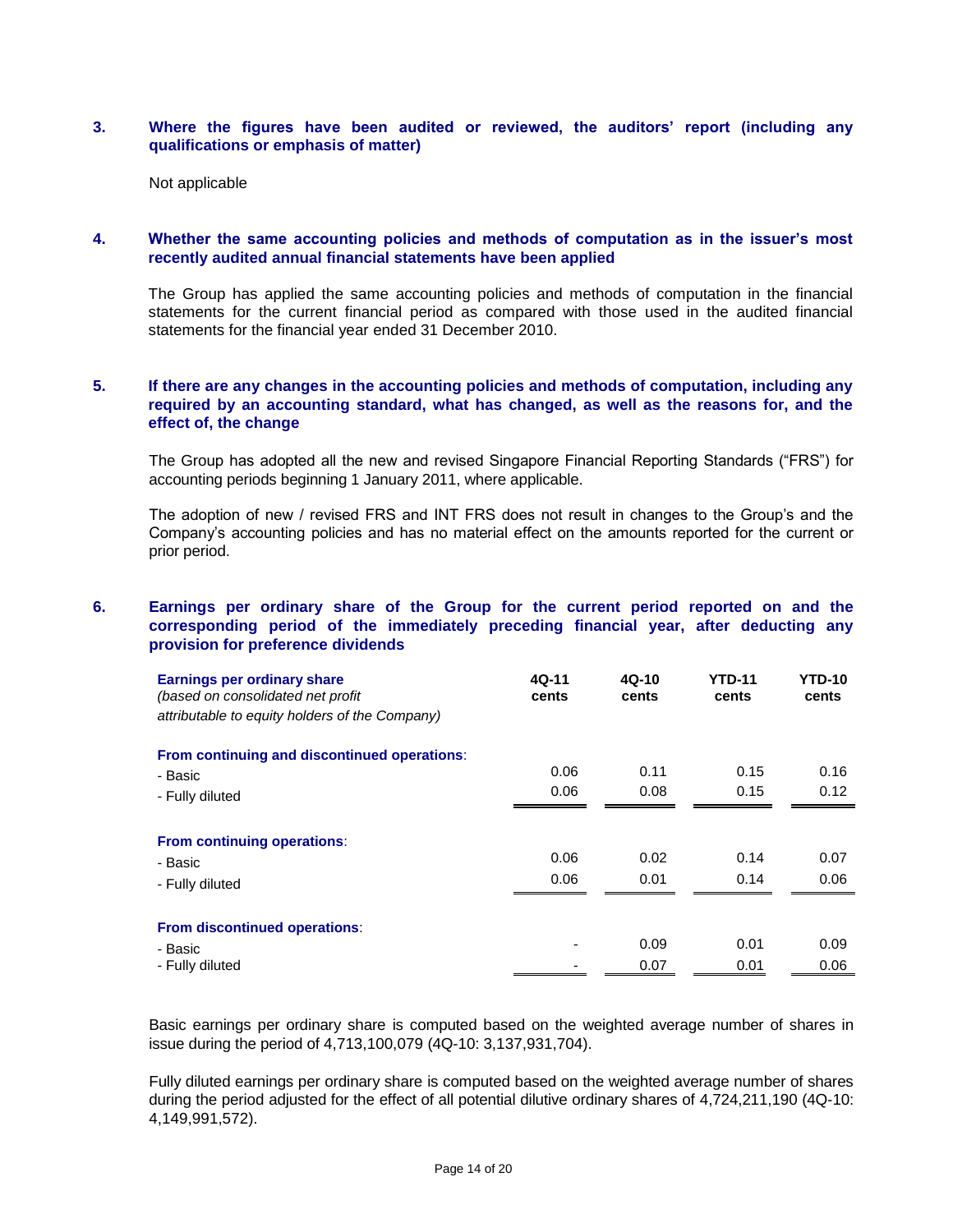## **7. Net asset value (for the issuer and Group) per ordinary share based on issued share capital of the issuer at the end of the (a) current period reported on and (b) immediately preceding financial year**

|                                      |                           | Group                     | Company                   |                           |  |
|--------------------------------------|---------------------------|---------------------------|---------------------------|---------------------------|--|
|                                      | 31-Dec-11<br><b>Cents</b> | 31-Dec-10<br><b>Cents</b> | 31-Dec-11<br><b>Cents</b> | 31-Dec-10<br><b>Cents</b> |  |
| Net Asset Value ("NAV")<br>per share | 0.53                      | 0.39                      | 0.45                      | 0.34                      |  |

The NAV per share as at 31 December 2011 is calculated based on 6,318,223,657 (31 December 2010: 3,737,505,521) ordinary shares.

## **8. A review of the performance of the Group, to the extent necessary for a reasonable understanding of the Group's business. The review must discuss any significant factors that affected the turnover, costs, and earnings of the Group for the current financial period reported on, including (where applicable) seasonal or cyclical factors. It must also discuss any material factors that affected the cash flow, working capital, assets or liabilities of the Group during the current financial period reported on**

# **Revenue and profit after income tax**

The Group's revenue for 4Q-11 decreased by 4% from \$99.4 million to \$95.2 million, whereas for YTD-11, it increased by 13% from \$314.9 million to \$357.2 million. The decrease in revenue for 4Q-11 was mainly due to a lower turnover from its distribution business. Overall, the Group's revenue has increased year-on-year mainly due to higher revenue contributions from its prepaid cards business.

The Group's gross profit margins quarter-on-quarter remained similar, with a year-on-year decline of 1% from 10% to 9%, mainly due to AMS repair margins.

Net profits from continuing operations for the Group increased by \$1.6 million from \$1.1 million to \$2.7 million quarter-on-quarter, and increased by \$3.8 million from \$3.5 million to \$7.3 million year-on-year. If the profits from discontinued operations were included, the Group would have reported lower net profits of \$2.8 million compared to \$3.8 million quarter-on-quarter, but higher overall year-on-year net profits of \$7.6 million for YTD-11 compared to \$6.2 million for YTD-10.

#### **Cash flows**

The Group's cash position has improved mainly due to the rights issue net proceeds of \$7.7 million, of which \$6.4 million were used to fully pay off its bank overdrafts in September 2011.

As at 31 December 2011, the Group's working capital increased from \$14.2 million in the preceding year to \$29.4 million.

#### **9. Where a forecast, or a prospect statement, has been previously disclosed to shareholders, any variance between it and the actual results**

Not applicable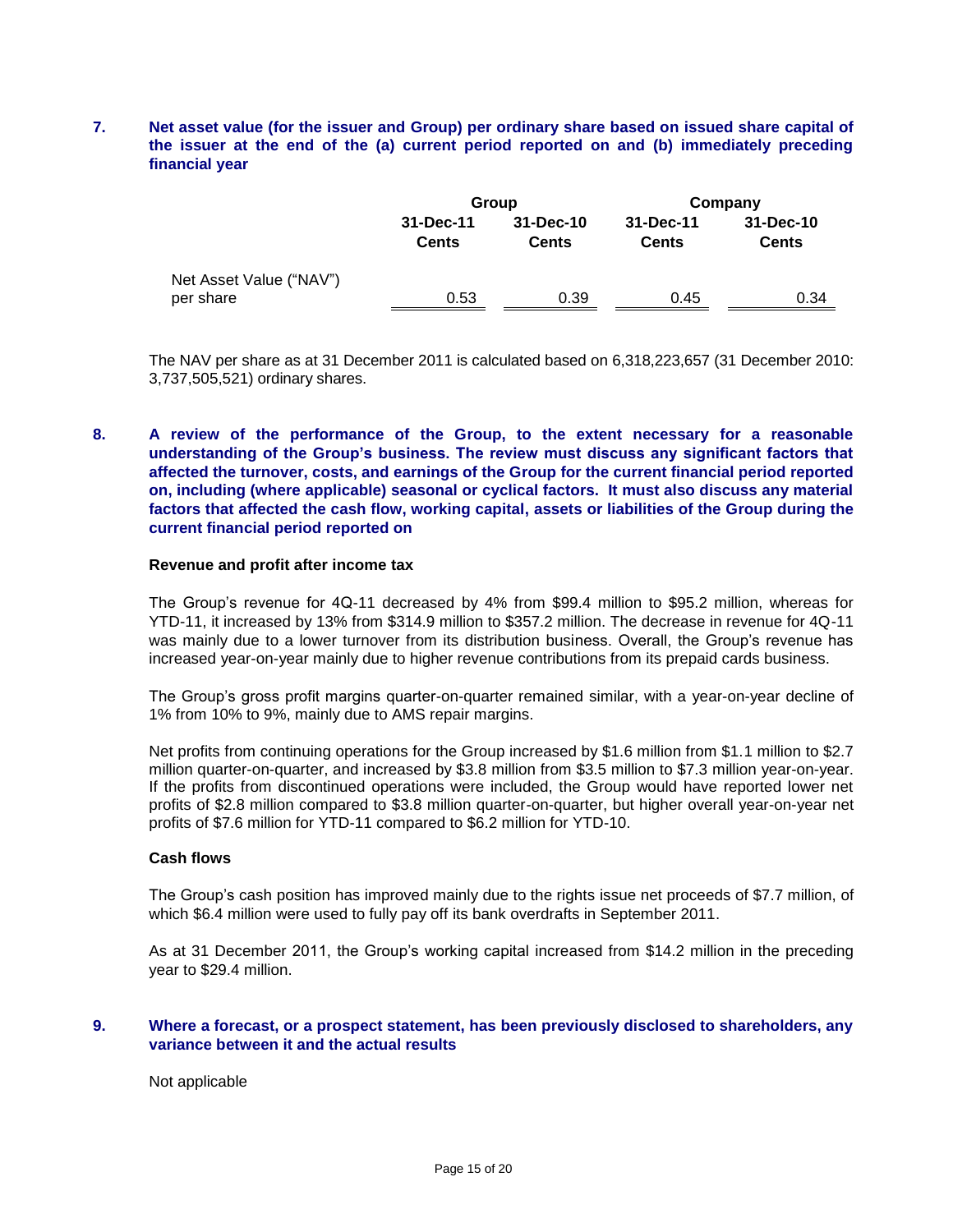## **10. A commentary at the date of the announcement of the competitive conditions of the industry in which the Group operates and any known factors or events that may affect the Group in the next reporting period and the next 12 months**

The local economy is expected to enter into a period of low growth, and as such, the Group's main distribution and retail businesses may be affected. However, the Group remains cautiously optimistic for FY 2012.

#### **11. A breakdown of sales as follows:-**

| In S\$'000                                                                         | <b>FY2011</b> | <b>FY2010</b> | Inc/(Dec)<br>% |
|------------------------------------------------------------------------------------|---------------|---------------|----------------|
| Sales reported for first half year<br>Operating profit after tax before deducting  | 178,898       | 139.929       | 28%            |
| non-controlling interests reported for first half year                             | 3.108         | 1.234         | 152%           |
| Sales reported for second half year<br>Operating profit after tax before deducting | 178,262       | 175.989       | $1\%$          |
| non-controlling interests reported for second half year                            | 4.525         | 5,008         | -10%           |

Note: The above figures include discontinued operations.

## **12. Dividend**

#### *(a) Current Financial Period Reported On*

#### Any dividend declared for the current financial period reported on?

Yes

| Name of Dividend | <b>First and Final</b>         |
|------------------|--------------------------------|
| Dividend Type    | Cash                           |
| Dividend Amount  | \$2.1 million (see note below) |
| Tax rate         | Tax exempt (One-Tier tax)      |

Issued shares as at 28 February 2012 is 6,336,023,657. On the basis that no warrants are converted and no employee share options are exercised prior to Book Closure Date, the dividend per share will be 0.033 cents. However, if all outstanding warrants of 6,300,423,656 and employee share options of 50,919,000 are converted and exercised respectively, before Book Closure Date, the dividend per share will be reduced to approximately 0.016 cents.

## *(b) Corresponding Period of the Immediately Preceding Financial Year*

Any dividend declared for the corresponding period of the immediately preceding financial year?

None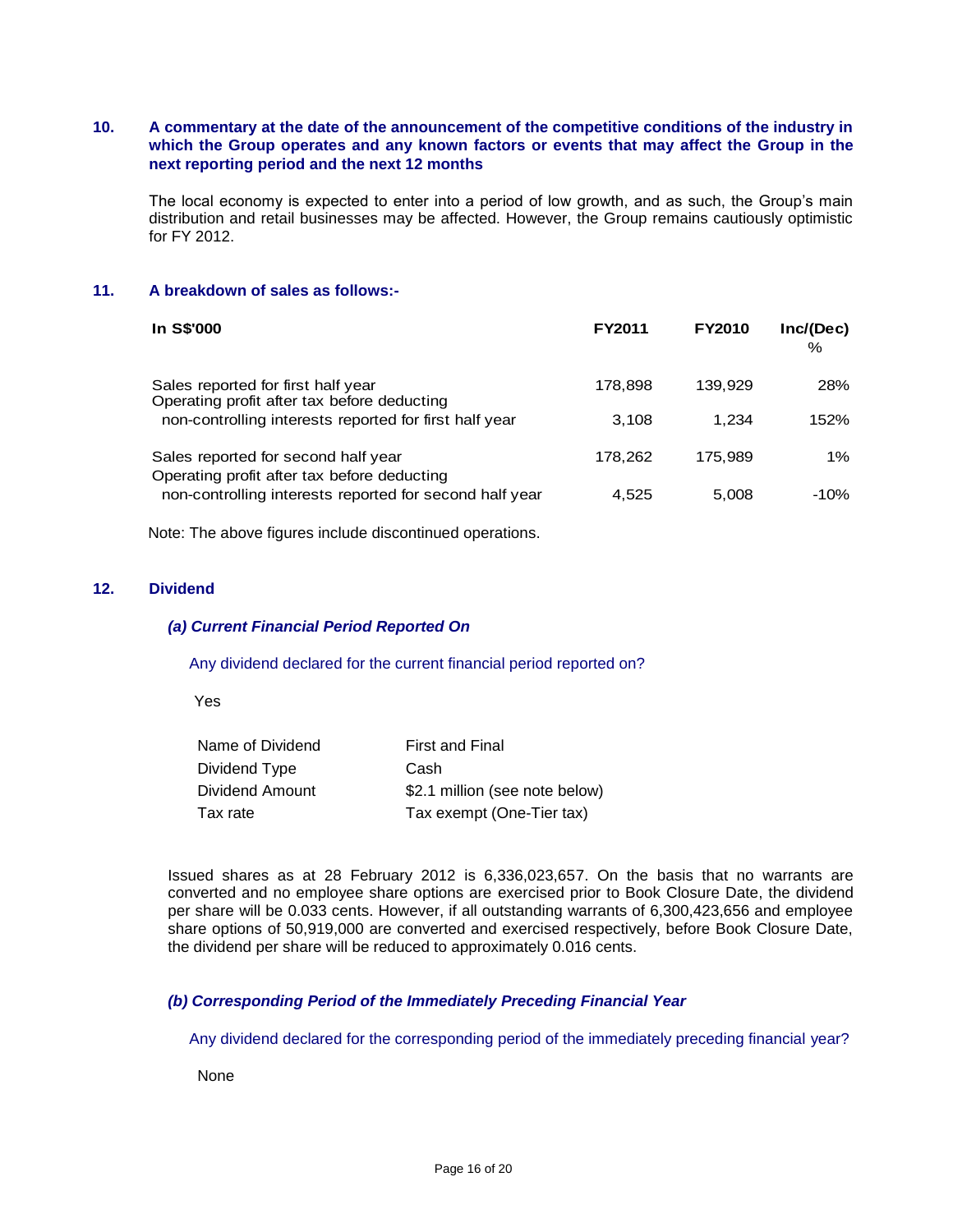## *(c) Date payable*

Subject to shareholders' approval at the Annual General Meeting to be held on 27 April 2012, the proposed first and final dividend will be paid on 22 May 2012.

## *(d) Books closure date*

The Share Transfer Books and Register of Members of the Company will be closed from 8 May 2012 after 5.00 p.m. to 9 May 2012 for the preparation of determining shareholders' entitlements to the first and final (tax exempt one-tier) dividends. For Proposed Dividend on a per share basis, please refer to note 12 (a).

Duly completed registration transfers received by the Company's Share Registrar, Boardroom Corporate & Advisory Services Pte Ltd, 50 Raffles Place, Singapore Land Tower #32-01 Singapore 048623 up to 5.00 p.m. on 8 May 2012 will be registered to determine shareholders' entitlements to the Proposed Dividend. Members whose Securities Accounts with The Central Depository (Pte) Limited are credited with shares at 5.00 p.m. on 8 May 2012 will be entitled to the abovementioned Proposed Dividend.

#### **13. If no dividend has been declared/recommended, a statement to that effect**

Not applicable

#### **14. A breakdown of the total annual dividend (in dollar value) for the issuer's latest full year and its previous full year as follows:-**

| In S\$'000                                     | <b>FY2011</b> | <b>FY2010</b>            |
|------------------------------------------------|---------------|--------------------------|
| Proposed first and final dividends for FY2011* | 2,100         | $\overline{\phantom{0}}$ |

 $*$  See Note 12 (a).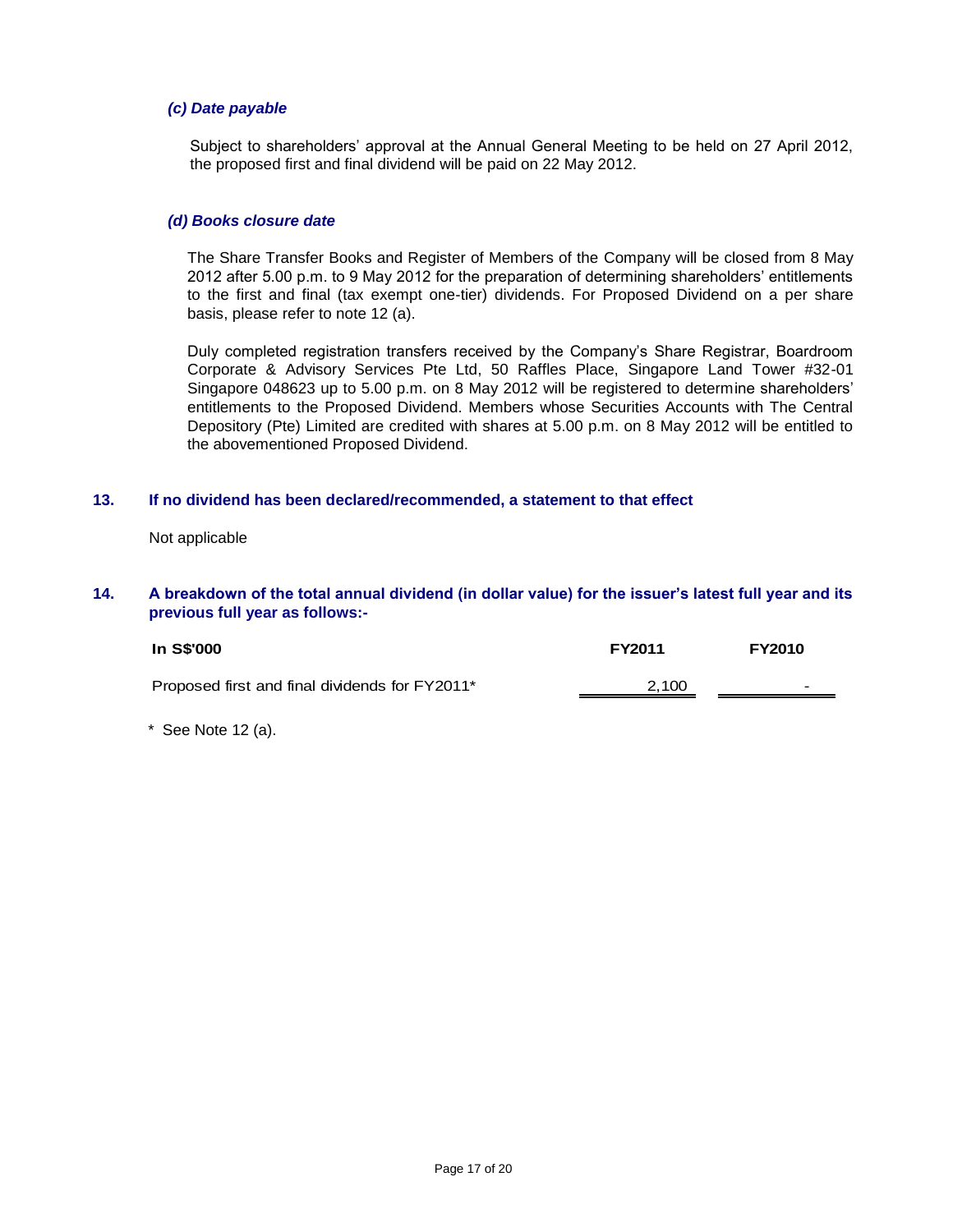## **15. Segment revenue and results for business or geographical segments (of the group) in the form presented in the issuer's most recently audited annual financial statements, with comparative information for the immediately preceding year.**

For management purposes, the Group is organised in two business segments, After-Market Services ("AMS") and Distribution Management Solutions ("DMS"). AMS provides retrofit services and repair management services for consumer electronic products and mobile telecommunication equipment whereas DMS is a retailer of mobile telecommunication equipment. The segments are the basis which the Group reports information to the Group's chief operating decision maker for the purposes of resource allocation and assessment of the segment information.

## **(a) Business Segments**

#### **FY2011**

|                                                                          | Group      |            |                    |                |                     |                |  |  |
|--------------------------------------------------------------------------|------------|------------|--------------------|----------------|---------------------|----------------|--|--|
|                                                                          |            |            | Continuing         |                | <b>Discontinued</b> |                |  |  |
|                                                                          | <b>AMS</b> | <b>DMS</b> | <b>Unallocated</b> | <b>Total</b>   | <b>AMS</b>          | <b>Total</b>   |  |  |
| <b>Segment revenue</b><br>External<br>Inter-segment                      | 20,022     | 337,138    |                    | 357,160        |                     | 357,160        |  |  |
|                                                                          | 20,022     | 337,138    |                    | 357,160        |                     | 357,160        |  |  |
| <b>Segment result</b>                                                    | (969)      | 6,673      |                    | 5,704          | 120                 | 5,824          |  |  |
| Rental income                                                            |            | 1,536      |                    | 1,536          |                     | 1,536          |  |  |
| Gain from disposal of<br>discontinued operations<br>Net foreign exchange |            |            |                    |                | 172                 | 172            |  |  |
| loss                                                                     |            |            |                    | (58)           | (16)                | (74)           |  |  |
| Loss on disposal of plant and<br>equipment<br>Change in fair value of    |            |            |                    | (13)           |                     | (13)           |  |  |
| financial liabilities<br>designated as at fair value                     |            |            |                    | 589            |                     | 589            |  |  |
| Liabilities written back<br>Finance costs                                |            |            |                    | 354<br>(404)   |                     | 354<br>(404)   |  |  |
| Profit before income tax<br>Income tax expense                           |            |            |                    | 7,708<br>(351) | 276                 | 7,984<br>(351) |  |  |
| Net profit for the year                                                  |            |            |                    | 7,357          | 276                 | 7,633          |  |  |
| <b>Segment assets</b>                                                    | 6,283      | 56,652     |                    | 62,935         |                     | 62,935         |  |  |
| <b>Segment liabilities</b>                                               | (4, 512)   | (22, 788)  | (1, 497)           | (28, 797)      |                     | (28, 797)      |  |  |
| <b>Other segment information</b>                                         |            |            |                    |                |                     |                |  |  |
| Capital expenditure                                                      | 664        | 1,472      |                    | 2,136          |                     | 2,136          |  |  |
| Depreciation and amortisation<br>Impairment of plant and                 | 87         | 930        |                    | 1,017          |                     | 1,017          |  |  |
| equipment                                                                |            |            |                    |                | (34)                | (34)           |  |  |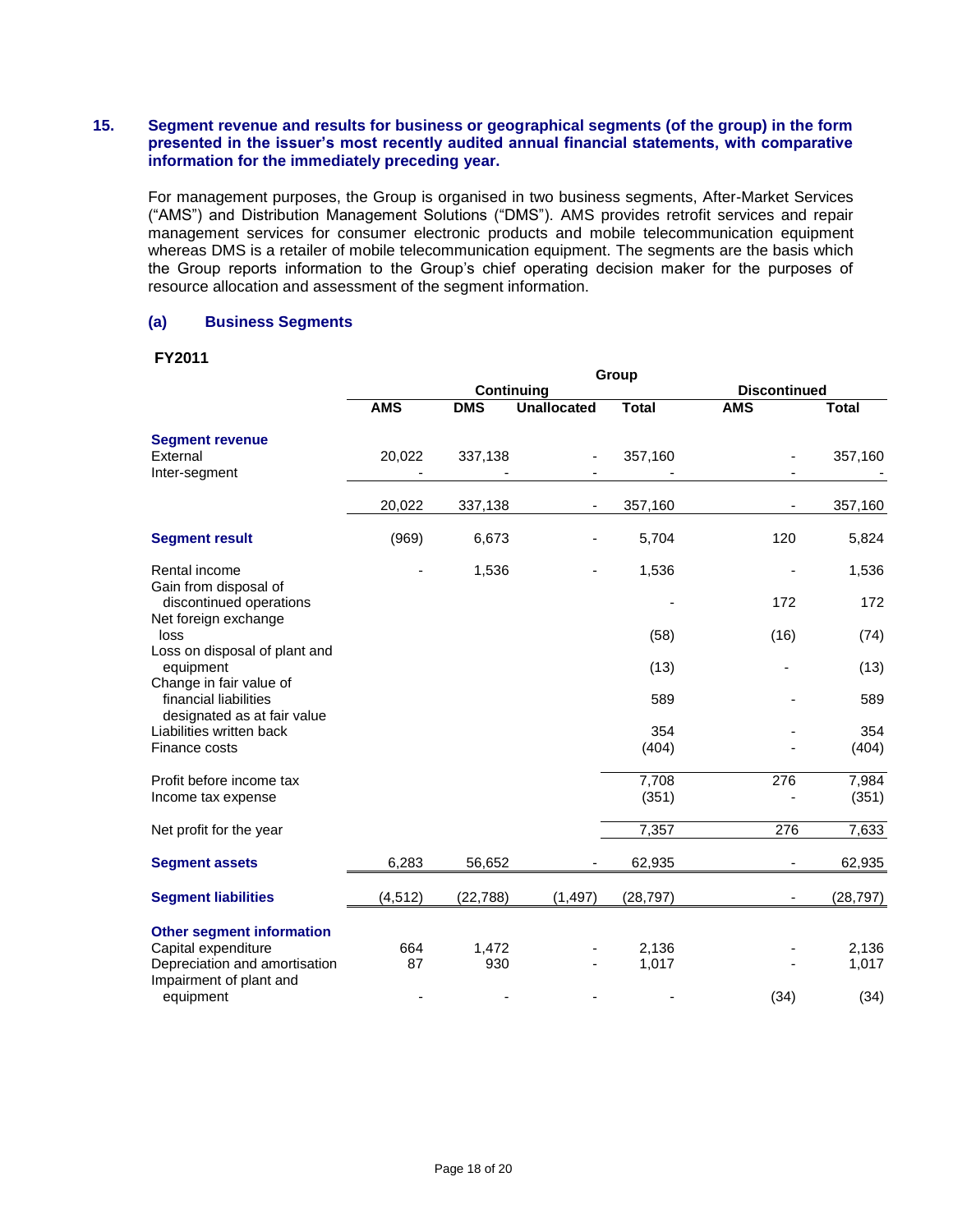# **FY2010**

|                                                                          | Group                             |            |                    |              |            |              |
|--------------------------------------------------------------------------|-----------------------------------|------------|--------------------|--------------|------------|--------------|
|                                                                          | Continuing<br><b>Discontinued</b> |            |                    |              |            |              |
|                                                                          | <b>AMS</b>                        | <b>DMS</b> | <b>Unallocated</b> | <b>Total</b> | <b>AMS</b> | <b>Total</b> |
|                                                                          | \$'000                            | \$'000     | \$'000             | \$'000       | \$'000     | \$'000       |
| <b>Segment revenue</b>                                                   |                                   |            |                    |              |            |              |
| External                                                                 | 17,945                            | 297,004    |                    | 314,949      | 969        | 315,918      |
| Inter-segment                                                            |                                   |            |                    |              |            |              |
|                                                                          | 17,945                            | 297,004    |                    | 314,949      | 969        | 315,918      |
| <b>Segment result</b>                                                    | (2,888)                           | 7,501      |                    | 4,613        | (1,546)    | 3,067        |
| Rental income                                                            |                                   | 617        |                    | 617          | 36         | 653          |
| Gain from disposal of<br>discontinued operations<br>Net foreign exchange |                                   |            |                    |              | 4,465      | 4,465        |
| Gain (loss)<br>Loss on disposal of plant and                             |                                   |            |                    | 63           | (492)      | (429)        |
| equipment<br>Change in fair value of                                     |                                   |            |                    | (8)          | (6)        | (14)         |
| financial liabilities<br>designated as at fair value                     |                                   |            |                    | 234          |            | 234          |
| Liabilities written back                                                 |                                   |            |                    | 57           | 279        | 336          |
| Finance costs                                                            |                                   |            |                    | (762)        | (10)       | (772)        |
| Profit before income tax                                                 |                                   |            |                    | 4,814        | 2,726      | 7,540        |
| Income tax expense                                                       |                                   |            |                    | (1, 291)     | (7)        | (1,298)      |
| Net profit for the year                                                  |                                   |            |                    | 3,523        | 2,719      | 6,242        |
| <b>Segment assets</b>                                                    | 5,879                             | 52,880     |                    | 58,759       | 93         | 58,852       |
| <b>Segment liabilities</b>                                               | (12, 105)                         | (26,396)   | (1,926)            | (40,427)     | (40)       | (40, 467)    |
| <b>Other segment information</b>                                         |                                   |            |                    |              |            |              |
| Capital expenditure                                                      | 20                                | 1,219      |                    | 1,239        |            | 1,239        |
| Depreciation and amortisation                                            | 92                                | 702        |                    | 794          | 25         | 819          |
| Impairment of plant and                                                  |                                   |            |                    |              |            |              |
| Equipment                                                                | 62                                |            |                    | 62           |            | 62           |

# **(b)Geographical segment**

# **Segment revenue**

|                         | Revenue from external<br>customers |                         |
|-------------------------|------------------------------------|-------------------------|
|                         | FY2011<br>\$'000                   | <b>FY2010</b><br>\$'000 |
| Singapre                | 355,244                            | 314,465                 |
| Malaysia                | 1,916                              | 484                     |
| Continuing operations   | 357,160                            | 314,949                 |
| Discontinued operations |                                    | 969                     |
|                         | 357,160                            | 315,918                 |